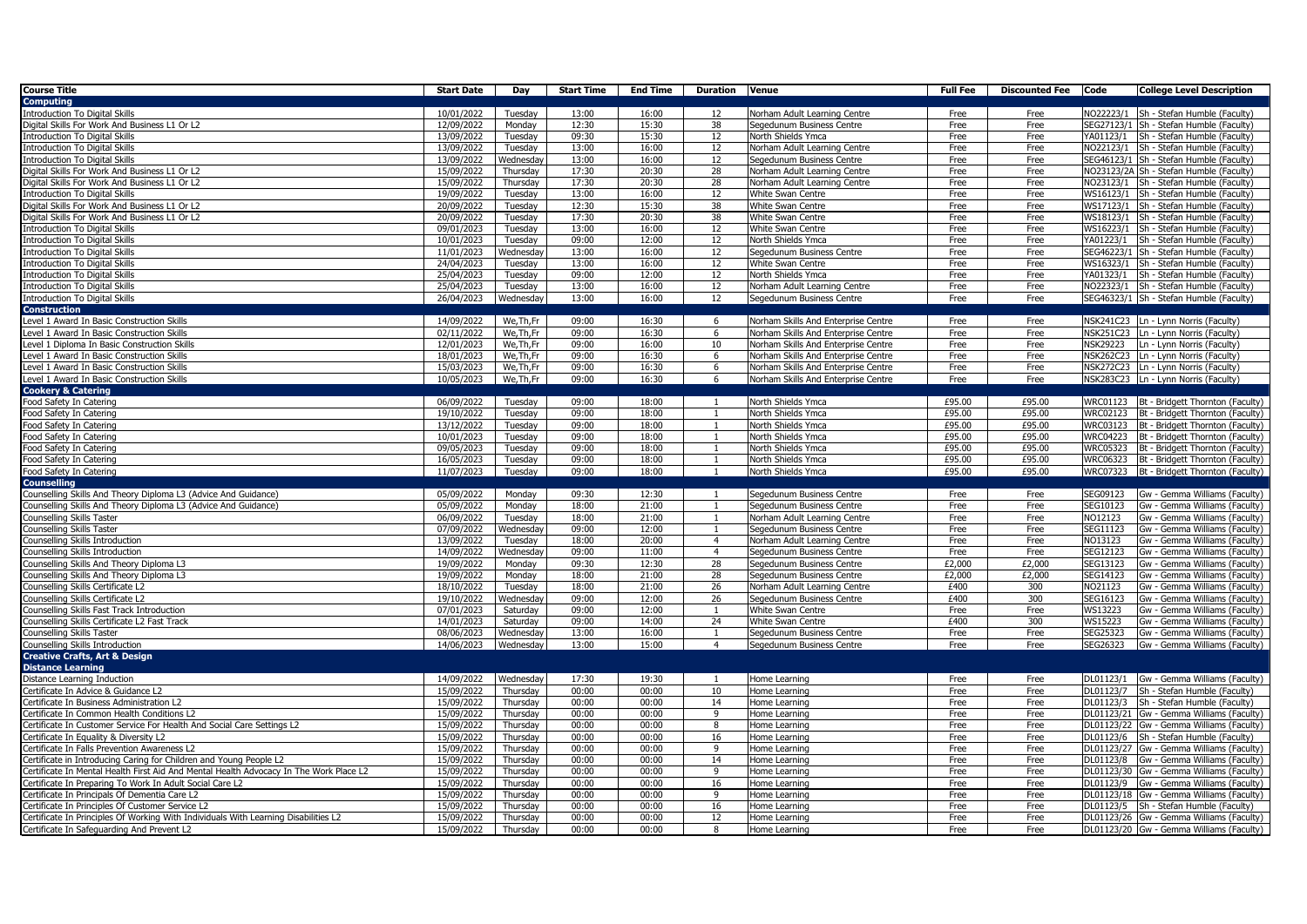| <b>Course Title</b>                                                                                | <b>Start Date</b> | Day       | <b>Start Time</b> | <b>End Time</b> | <b>Duration</b> | Venue         | <b>Full Fee</b> | <b>Discounted Fee</b> | Code      | <b>College Level Description</b>             |
|----------------------------------------------------------------------------------------------------|-------------------|-----------|-------------------|-----------------|-----------------|---------------|-----------------|-----------------------|-----------|----------------------------------------------|
| Certificate In Team Leading L2                                                                     | 15/09/2022        | Thursday  | 00:00             | 00:00           | 14              | Home Learning | Free            | Free                  | DL01123/2 | Sh - Stefan Humble (Faculty)                 |
| ertificate In The Principles Of Care Planning L2                                                   | 15/09/2022        | Thursday  | 00:00             | 00:00           | 14              | Home Learning | Free            | Free                  |           | DL01123/25 Gw - Gemma Williams (Faculty)     |
| ertificate In The Principles Of End Of Life Care L2                                                | 15/09/2022        | Thursday  | 00:00             | 00:00           | 10              | Home Learning | Free            | Free                  |           | DL01123/17 Gw - Gemma Williams (Faculty)     |
| ertificate In The Principles Of The Prevention And Control Of Infection In Health Care Settings L2 | 15/09/2022        | Thursday  | 00:00             | 00:00           | 8               | Home Learning | Free            | Free                  |           | DL01123/11 Gw - Gemma Williams (Faculty)     |
| ertificate In Understanding Adverse Childhood Experiences L2                                       | 15/09/2022        | Thursday  | 00:00             | 00:00           | 9               | Home Learning | Free            | Free                  |           | DL01123/15 Gw - Gemma Williams (Faculty)     |
| ertificate In Understanding Autism L2                                                              | 15/09/2022        | Thursday  | 00:00             | 00:00           | 14              | Home Learning | Free            | Free                  |           | DL01123/10 Gw - Gemma Williams (Faculty)     |
| Certificate in Understanding Behaviour that Challenges L2                                          | 15/09/2022        | Thursday  | 00:00             | 00:00           | 10              | Home Learning | Free            | Free                  |           | DL01123/16 Gw - Gemma Williams (Faculty)     |
| ertificate in Understanding Children and Young People's Mental Health L2                           | 15/09/2022        | Thursday  | 00:00             | 00:00           | 10              | Home Learning | Free            | Free                  |           | DL01123/13 Gw - Gemma Williams (Faculty)     |
| ertificate in Understanding Common Childhood Illnesses L2                                          | 15/09/2022        | Thursday  | 00:00             | 00:00           | 9               | Home Learning | Free            | Free                  |           | DL01123/19 Gw - Gemma Williams (Faculty)     |
| ertificate In Understanding Dignity And Safeguarding In Adult Health And Social Care L2            | 15/09/2022        | Thursdav  | 00:00             | 00:00           | 12              | Home Learning | Free            | Free                  |           | DL01123/23 Gw - Gemma Williams (Faculty)     |
| Certificate In Understanding Domestic Abuse L2                                                     | 15/09/2022        | Thursday  | 00:00             | 00:00           | 10              | Home Learning | Free            | Free                  |           | DL01123/29 Gw - Gemma Williams (Faculty)     |
| Certificate In Understanding Excellence In Customer Service For Hospitality L2                     | 15/09/2022        | Tuesdav   | 00:00             | 00:00           | 10              | Home Learning | Free            | Free                  |           | DL01123/32 Bt - Bridgett Thornton (Faculty)  |
| ertificate In Understanding Mental Health In The Early Years L2                                    | 15/09/2022        | Thursday  | 00:00             | 00:00           | 8               | Home Learning | Free            | Free                  |           | DL01123/31 Gw - Gemma Williams (Faculty)     |
| ertificate In Understanding Nutrition And Health L2                                                | 15/09/2022        | Thursday  | 00:00             | 00:00           | 10              | Home Learning | Free            | Free                  |           | DL01123/4 Bt - Bridgett Thornton (Faculty)   |
| ertificate In Understanding Personal Care Needs L2                                                 | 15/09/2022        | Thursday  | 00:00             | 00:00           | 10              | Home Learning | Free            | Free                  |           | DL01123/24 Gw - Gemma Williams (Faculty)     |
| ertificate In Understanding Specific Learning Difficulties L2                                      | 15/09/2022        | Thursday  | 00:00             | 00:00           | 10              | Home Learning | Free            | Free                  |           | DL01123/14 Gw - Gemma Williams (Faculty)     |
| ertificate In Understanding The Safe Handling Of Medication In Heatlh And Social Care L2           | 15/09/2022        | Thursday  | 00:00             | 00:00           | 9               | Home Learning | Free            | Free                  |           | DL01123/12 Gw - Gemma Williams (Faculty)     |
| ertificate In Understanding Working With People With Mental Health Needs L2                        | 15/09/2022        | Thursday  | 00:00             | 00:00           | 14              | Home Learning | Free            | Free                  |           | DL01123/28 Gw - Gemma Williams (Faculty)     |
| <b>Fquk Distance Learning Induction</b>                                                            | 14/09/2022        | Wednesday | 17:30             | 19:30           | $\mathbf{1}$    | Home Learning | Free            | Free                  |           | EL01123/1   Sh - Stefan Humble (Faculty)     |
| Level 2 Certificate In Awareness Of Bullying In Children And Young People                          | 15/09/2022        | Thursday  | 00:00             | 00:00           | -8              | Home Learning | Free            | Free                  | EL01123/9 | Gw - Gemma Williams (Faculty)                |
| Level 2 Certificate In Event Planning                                                              | 15/09/2022        | Thursday  | 00:00             | 00:00           | 8               | Home Learning | Free            | Free                  | EL01123/4 | Sh - Stefan Humble (Faculty)                 |
| Level 2 Certificate In It User Skills                                                              | 15/09/2022        | Thursdav  | 00:00             | 00:00           | 9               | Home Learning | Free            | Free                  |           | EL01123/3   Sh - Stefan Humble (Faculty)     |
| Level 2 Certificate In Lean Organisation Management Techniques                                     | 15/09/2022        | Thursdav  | 00:00             | 00:00           | 8               | Home Learning | Free            | Free                  |           | EL01123/6   Ln - Lynn Norris (Faculty)       |
| evel 2 Certificate In Principles For Digital Skills In Employment                                  | 15/09/2022        | Thursday  | 00:00             | 00:00           | 9               | Home Learning | Free            | Free                  | EL01123/5 | Sh - Stefan Humble (Faculty)                 |
| Level 2 Certificate In Self Harm, Suicide Awareness And Prevention                                 | 15/09/2022        | Thursday  | 00:00             | 00:00           | 8               | Home Learning | Free            | Free                  |           | EL01123/11 Gw - Gemma Williams (Faculty)     |
| Level 2 Certificate In Special Education Needs And Disabilities                                    | 15/09/2022        | Thursday  | 00:00             | 00:00           | 8               | Home Learning | Free            | Free                  |           | EL01123/10 Gw - Gemma Williams (Faculty)     |
| evel 2 Certificate In The Principles Of Warehousing                                                | 15/09/2022        | Thursdav  | 00:00             | 00:00           | 8               | Home Learning | Free            | Free                  |           | EL01123/7   Ln - Lynn Norris (Faculty)       |
| evel 2 Certificate In Understanding Environmental Sustainability                                   | 15/09/2022        | Thursday  | 00:00             | 00:00           | 8               | Home Learning | Free            | Free                  | EL01123/8 | Ln - Lynn Norris (Faculty)                   |
| evel 2 Certificate In Understanding Retail Operations                                              | 15/09/2022        | Thursday  | 00:00             | 00:00           | 8               | Home Learning | Free            | Free                  | EL01123/2 | Sh - Stefan Humble (Faculty)                 |
| Level 2 Award Early Years Neuroscience Induction                                                   | 20/09/2022        | Monday    | 17:00             | 18:00           | $\mathbf{1}$    | Home Learning | Free            | Free                  | DL12123/1 | Gw - Gemma Williams (Faculty)                |
| Distance Learning Induction                                                                        | 05/10/2022        | Wednesday | 17:30             | 19:30           | $\mathbf{1}$    | Home Learning | Free            | Free                  | DL02123/1 | Gw - Gemma Williams (Faculty)                |
| Certificate In Advice & Guidance L2                                                                | 06/10/2022        | Thursdav  | 00:00             | 00:00           | 10              | Home Learning | Free            | Free                  |           | DL02123/7   Sh - Stefan Humble (Faculty)     |
| Certificate In Business Administration L2                                                          | 06/10/2022        | Thursday  | 00:00             | 00:00           | 14              | Home Learning | Free            | Free                  |           | DL02123/3 Sh - Stefan Humble (Faculty)       |
| ertificate In Common Health Conditions L2                                                          | 06/10/2022        | Thursday  | 00:00             | 00:00           | 9               | Home Learning | Free            | Free                  |           | DL02123/21 Gw - Gemma Williams (Faculty)     |
| ertificate In Customer Service For Health And Social Care Settings L2                              | 06/10/2022        | Thursday  | 00:00             | 00:00           | 8               | Home Learning | Free            | Free                  |           | DL02123/22 Gw - Gemma Williams (Faculty)     |
| Certificate In Equality & Diversity L2                                                             | 06/10/2022        | Thursday  | 00:00             | 00:00           | 16              | Home Learning | Free            | Free                  |           | DL02123/6 Sh - Stefan Humble (Faculty)       |
| ertificate In Falls Prevention Awareness L2                                                        | 06/10/2022        | Thursday  | 00:00             | 00:00           | 9               | Home Learning | Free            | Free                  |           | DL02123/27 Gw - Gemma Williams (Faculty)     |
| ertificate in Introducing Caring for Children and Young People L2                                  | 06/10/2022        | Thursday  | 00:00             | 00:00           | 14              | Home Learning | Free            | Free                  |           | DL02123/8 Gw - Gemma Williams (Faculty)      |
| ertificate In Mental Health First Aid And Mental Health Advocacy In The Work Place L2              | 06/10/2022        | Thursday  | 00:00             | 00:00           | 9               | Home Learning | Free            | Free                  |           | DL02123/30 Gw - Gemma Williams (Faculty)     |
| ertificate In Preparing To Work In Adult Social Care L2                                            | 06/10/2022        | Thursday  | 00:00             | 00:00           | 16              | Home Learning | Free            | Free                  |           | DL02123/9 Gw - Gemma Williams (Faculty)      |
| ertificate In Principals Of Dementia Care L2                                                       | 06/10/2022        | Thursday  | 00:00             | 00:00           | 9               | Home Learning | Free            | Free                  |           | DL02123/18 Gw - Gemma Williams (Faculty)     |
| ertificate In Principles Of Customer Service L2                                                    | 06/10/2022        | Thursday  | 00:00             | 00:00           | 16              | Home Learning | Free            | Free                  |           | DL02123/5 Sh - Stefan Humble (Faculty)       |
| ertificate In Principles Of Working With Individuals With Learning Disabilities L2                 | 06/10/2022        | Thursday  | 00:00             | 00:00           | 12              | Home Learning | Free            | Free                  |           | DL02123/26 Gw - Gemma Williams (Faculty)     |
| Certificate In Safeguarding And Prevent L2                                                         | 06/10/2022        | Thursday  | 00:00             | 00:00           | 8               | Home Learning | Free            | Free                  |           | DL02123/20 Gw - Gemma Williams (Faculty)     |
| ertificate In Team Leading L2                                                                      | 06/10/2022        | Thursday  | 00:00             | 00:00           | 14              | Home Learning | Free            | Free                  |           | DL02123/2 Sh - Stefan Humble (Faculty)       |
| Certificate In The Principles Of Care Planning L2                                                  | 06/10/2022        | Thursday  | 00:00             | 00:00           | 14              | Home Learning | Free            | Free                  |           | DL02123/25 Gw - Gemma Williams (Faculty)     |
| Certificate In The Principles Of End Of Life Care L2                                               | 06/10/2022        | Thursdav  | 00:00             | 00:00           | 10              | Home Learning | Free            | Free                  |           | DL02123/17 Gw - Gemma Williams (Faculty)     |
| ertificate In The Principles Of The Prevention And Control Of Infection In Health Care Settings L2 | 06/10/2022        | Thursday  | 00:00             | 00:00           | 8               | Home Learning | Free            | Free                  |           | DL02123/11 Gw - Gemma Williams (Faculty)     |
| ertificate In Understanding Adverse Childhood Experiences L2                                       | 06/10/2022        | Thursday  | 00:00             | 00:00           | 9               | Home Learning | Free            | Free                  |           | DL02123/15 Gw - Gemma Williams (Faculty)     |
| ertificate In Understanding Autism L2                                                              | 06/10/2022        | Thursday  | 00:00             | 00:00           | 14              | Home Learning | Free            | Free                  |           | DL02123/10 Gw - Gemma Williams (Faculty)     |
| ertificate in Understanding Behaviour that Challenges L2                                           | 06/10/2022        | Thursday  | 00:00             | 00:00           | 10              | Home Learning | Free            | Free                  |           | DL02123/16 Gw - Gemma Williams (Faculty)     |
| ertificate in Understanding Children and Young People's Mental Health L2                           | 06/10/2022        | Thursday  | 00:00             | 00:00           | 10              | Home Learning | Free            | Free                  |           | DL02123/13 Gw - Gemma Williams (Faculty)     |
| ertificate in Understanding Common Childhood Illnesses L2                                          | 06/10/2022        | Thursday  | 00:00             | 00:00           | 9               | Home Learning | Free            | Free                  |           | DL02123/19 Gw - Gemma Williams (Faculty)     |
| ertificate In Understanding Dignity And Safeguarding In Adult Health And Social Care L2            | 06/10/2022        | Thursday  | 00:00             | 00:00           | 12              | Home Learning | Free            | Free                  |           | DL02123/23 Gw - Gemma Williams (Faculty)     |
| ertificate In Understanding Domestic Abuse L2                                                      | 06/10/2022        | Thursday  | 00:00             | 00:00           | 10              | Home Learning | Free            | Free                  |           | DL02123/29 Gw - Gemma Williams (Faculty)     |
| ertificate In Understanding Excellence In Customer Service For Hospitality L2                      | 06/10/2022        | Tuesday   | 00:00             | 00:00           | 10              | Home Learning | Free            | Free                  |           | DL02123/32 Bt - Bridgett Thornton (Faculty)  |
| Certificate In Understanding Mental Health In The Early Years L2                                   | 06/10/2022        | Thursdav  | 00:00             | 00:00           | 8               | Home Learning | Free            | Free                  |           | DL02123/31 Gw - Gemma Williams (Faculty)     |
| ertificate In Understanding Nutrition And Health L2                                                | 06/10/2022        | Thursday  | 00:00             | 00:00           | 10              | Home Learning | Free            | Free                  |           | DL02123/4   Bt - Bridgett Thornton (Faculty) |
| ertificate In Understanding Personal Care Needs L2                                                 | 06/10/2022        | Thursday  | 00:00             | 00:00           | 10              | Home Learning | Free            | Free                  |           | DL02123/24 Gw - Gemma Williams (Faculty)     |
| ertificate In Understanding Specific Learning Difficulties L2                                      | 06/10/2022        | Thursday  | 00:00             | 00:00           | 10              | Home Learning | Free            | Free                  |           | DL02123/14 Gw - Gemma Williams (Faculty)     |
| Certificate In Understanding The Safe Handling Of Medication In Heatlh And Social Care L2          | 06/10/2022        | Thursday  | 00:00             | 00:00           | 9               | Home Learning | Free            | Free                  |           | DL02123/12 Gw - Gemma Williams (Faculty)     |
| ertificate In Understanding Working With People With Mental Health Needs L2                        | 06/10/2022        | Thursdav  | 00:00             | 00:00           | 14              | Home Learning | Free            | Free                  |           | DL02123/28 Gw - Gemma Williams (Faculty)     |
| Tquk Distance Learning Induction                                                                   | 05/10/2022        | Wednesday | 17:30             | 19:30           |                 | Home Learning | Free            | Free                  | EL02123/1 | Sh - Stefan Humble (Faculty)                 |
| Level 2 Certificate In Awareness Of Bullying In Children And Young People                          | 06/10/2022        | Thursday  | 00:00             | 00:00           | 8               | Home Learning | Free            | Free                  | EL02123/9 | Gw - Gemma Williams (Faculty)                |
|                                                                                                    |                   |           |                   |                 |                 |               |                 |                       |           |                                              |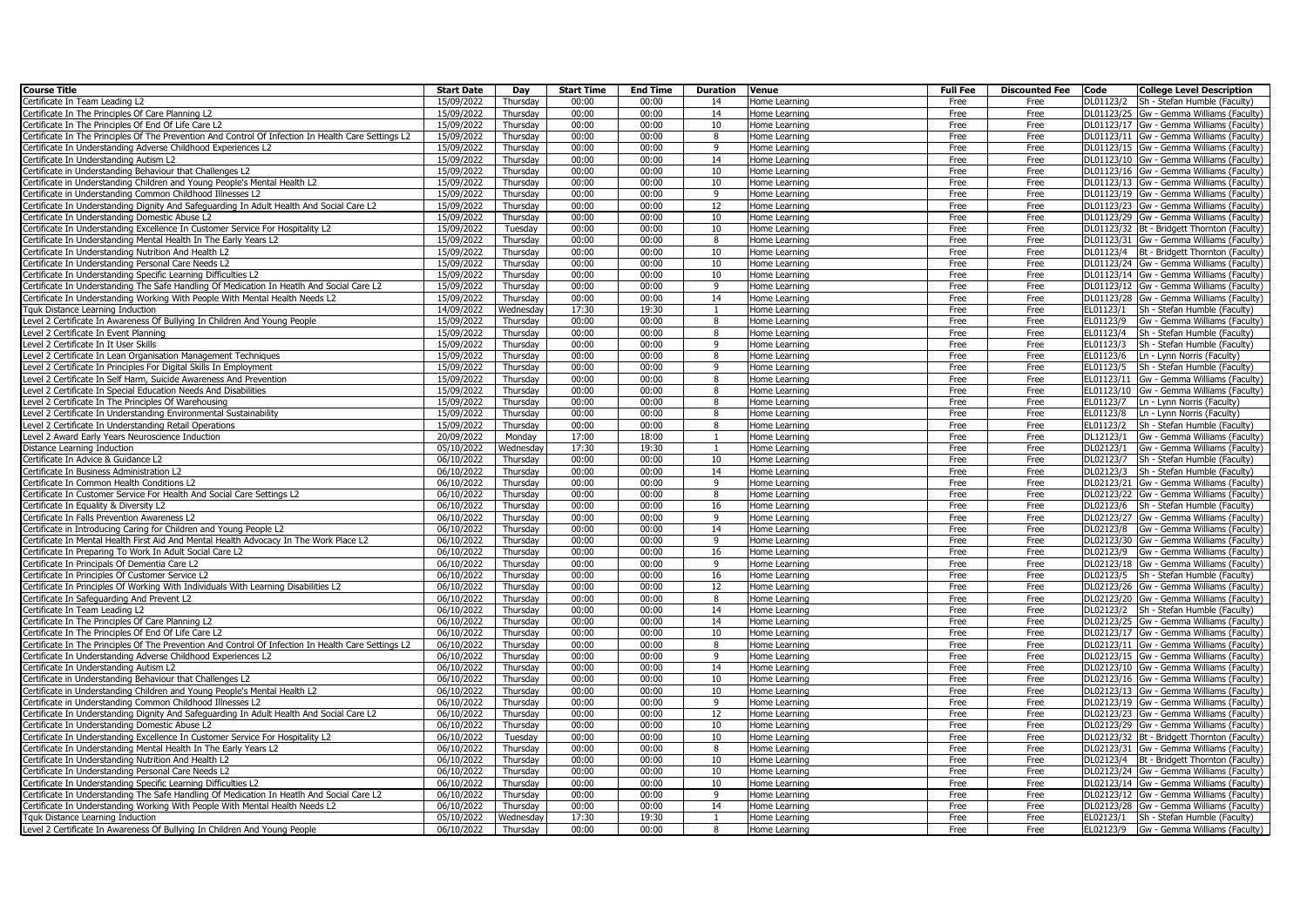| <b>Course Title</b>                                                                                 | <b>Start Date</b>                 | Day                | <b>Start Time</b> | <b>End Time</b> | <b>Duration</b> | Venue                          | <b>Full Fee</b> | <b>Discounted Fee</b> | Code                 | <b>College Level Description</b>                              |
|-----------------------------------------------------------------------------------------------------|-----------------------------------|--------------------|-------------------|-----------------|-----------------|--------------------------------|-----------------|-----------------------|----------------------|---------------------------------------------------------------|
| Level 2 Certificate In Event Planning                                                               | 06/10/2022                        | Thursday           | 00:00             | 00:00           | -8              | Home Learning                  | Free            | Free                  | EL02123/4            | Sh - Stefan Humble (Faculty)                                  |
| Level 2 Certificate In It User Skills                                                               | 06/10/2022                        | Thursday           | 00:00             | 00:00           | 9               | Home Learning                  | Free            | Free                  | EL02123/3            | Sh - Stefan Humble (Faculty)                                  |
| Level 2 Certificate In Lean Organisation Management Techniques                                      | 06/10/2022                        | Thursdav           | 00:00             | 00:00           | $\mathbf{g}$    | Home Learning                  | Free            | Free                  | EL02123/6            | Ln - Lynn Norris (Faculty)                                    |
| Level 2 Certificate In Principles For Digital Skills In Employment                                  | 06/10/2022                        | Thursday           | 00:00             | 00:00           | 9               | Home Learning                  | Free            | Free                  | EL02123/5            | Sh - Stefan Humble (Faculty)                                  |
| Level 2 Certificate In Self Harm, Suicide Awareness And Prevention                                  | 06/10/2022                        | Thursdav           | 00:00             | 00:00           | 8               | Home Learning                  | Free            | Free                  |                      | EL02123/11 Gw - Gemma Williams (Faculty)                      |
| Level 2 Certificate In Special Education Needs And Disabilities                                     | 06/10/2022                        | Thursday           | 00:00             | 00:00           | 8               | Home Learning                  | Free            | Free                  |                      | EL02123/10 Gw - Gemma Williams (Faculty)                      |
| Level 2 Certificate In The Principles Of Warehousing                                                | 06/10/2022                        | Thursday           | 00:00             | 00:00           | 8               | Home Learning                  | Free            | Free                  |                      | EL02123/7   Ln - Lynn Norris (Faculty)                        |
| Level 2 Certificate In Understanding Environmental Sustainability                                   | 06/10/2022                        | Thursday           | 00:00             | 00:00           | 8               | Home Learning                  | Free            | Free                  | EL02123/8            | Ln - Lynn Norris (Faculty)                                    |
| Level 2 Certificate In Understanding Retail Operations                                              | 06/10/2022                        | Thursday           | 00:00             | 00:00           | 8               | Home Learning                  | Free            | Free                  | EL02123/2            | Sh - Stefan Humble (Faculty)                                  |
| Childminding                                                                                        | 12/10/2022                        | Wednesday          | 09:30             | 12:30           | 12              | Home Learning                  | 250             | 250                   | DL13123              | Gw - Gemma Williams (Faculty)                                 |
| Distance Learning Induction                                                                         | 02/11/2022                        | Wednesday          | 17:30             | 19:30           |                 | Home Learning                  | Free            | Free                  | DL03123/1            | Gw - Gemma Williams (Faculty)                                 |
| Certificate In Advice & Guidance L2                                                                 | 03/11/2022                        | Thursday           | 00:00             | 00:00           | 10              | Home Learning                  | Free            | Free                  |                      | DL03123/7 Sh - Stefan Humble (Faculty)                        |
| Certificate In Business Administration L2                                                           | 03/11/2022                        | Thursday           | 00:00             | 00:00           | 14              | Home Learning                  | Free            | Free                  |                      | DL03123/3 Sh - Stefan Humble (Faculty)                        |
| Certificate In Common Health Conditions L2                                                          | 03/11/2022                        | Thursday           | 00:00             | 00:00           | $\alpha$        | Home Learning                  | Free            | Free                  |                      | DL03123/21 Gw - Gemma Williams (Faculty)                      |
| Certificate In Customer Service For Health And Social Care Settings L2                              | 03/11/2022                        | Thursday           | 00:00             | 00:00           | 8               | Home Learning                  | Free            | Free                  |                      | DL03123/22 Gw - Gemma Williams (Faculty)                      |
| Certificate In Equality & Diversity L2                                                              | 03/11/2022                        | Thursday           | 00:00             | 00:00           | 16              | Home Learning                  | Free            | Free                  |                      | DL03123/6 Sh - Stefan Humble (Faculty)                        |
| Certificate In Falls Prevention Awareness L2                                                        | 03/11/2022                        | Thursday           | 00:00             | 00:00           | q               | Home Learning                  | Free            | Free                  |                      | DL03123/27 Gw - Gemma Williams (Faculty)                      |
| Certificate in Introducing Caring for Children and Young People L2                                  | 03/11/2022                        | Thursday           | 00:00             | 00:00           | 14              | Home Learning                  | Free            | Free                  |                      | DL03123/8 Gw - Gemma Williams (Faculty)                       |
| Certificate In Mental Health First Aid And Mental Health Advocacy In The Work Place L2              | 03/11/2022                        | Thursday           | 00:00             | 00:00           | 9               | Home Learning                  | Free            | Free                  |                      | DL03123/30 Gw - Gemma Williams (Faculty)                      |
| Certificate In Preparing To Work In Adult Social Care L2                                            | 03/11/2022                        | Thursdav           | 00:00             | 00:00           | 16              | Home Learning                  | Free            | Free                  |                      | DL03123/9 Gw - Gemma Williams (Faculty)                       |
| Certificate In Principals Of Dementia Care L2                                                       | 03/11/2022                        | Thursday           | 00:00             | 00:00           | 9               | Home Learning                  | Free            | Free                  |                      | DL03123/18 Gw - Gemma Williams (Faculty)                      |
| Certificate In Principles Of Customer Service L2                                                    | 03/11/2022                        | Thursday           | 00:00             | 00:00           | 16              | Home Learning                  | Free            | Free                  |                      | DL03123/5 Sh - Stefan Humble (Faculty)                        |
| Certificate In Principles Of Working With Individuals With Learning Disabilities L2                 | 03/11/2022                        | Thursday           | 00:00             | 00:00           | 12              | Home Learning                  | Free            | Free                  |                      | DL03123/26 Gw - Gemma Williams (Faculty)                      |
| Certificate In Safeguarding And Prevent L2                                                          | 03/11/2022                        | Thursday           | 00:00             | 00:00           | 8               | Home Learning                  | Free            | Free                  |                      | DL03123/20 Gw - Gemma Williams (Faculty)                      |
| Certificate In Team Leading L2                                                                      | 03/11/2022                        | Thursday           | 00:00             | 00:00           | 14              | Home Learning                  | Free            | Free                  |                      | DL03123/2 Sh - Stefan Humble (Faculty)                        |
| Certificate In The Principles Of Care Planning L2                                                   | 03/11/2022                        | Thursday           | 00:00             | 00:00           | 14              | Home Learning                  | Free            | Free                  |                      | DL03123/25 Gw - Gemma Williams (Faculty)                      |
| Certificate In The Principles Of End Of Life Care L2                                                | 03/11/2022                        | Thursday           | 00:00             | 00:00           | 10              | Home Learning                  | Free            | Free                  |                      | DL03123/17 Gw - Gemma Williams (Faculty)                      |
| Certificate In The Principles Of The Prevention And Control Of Infection In Health Care Settings L2 | 03/11/2022                        | Thursday           | 00:00             | 00:00           | 8               | Home Learning                  | Free            | Free                  |                      | DL03123/11 Gw - Gemma Williams (Faculty)                      |
| Certificate In Understanding Adverse Childhood Experiences L2                                       | 03/11/2022                        | Thursday           | 00:00             | 00:00           | 9               | Home Learning                  | Free            | Free                  |                      | DL03123/15 Gw - Gemma Williams (Faculty)                      |
| Certificate In Understanding Autism L2                                                              | 03/11/2022                        | Thursdav           | 00:00             | 00:00           | 14              | Home Learning                  | Free            | Free                  |                      | DL03123/10 Gw - Gemma Williams (Faculty)                      |
| Certificate in Understanding Behaviour that Challenges L2                                           | 03/11/2022                        | Thursday           | 00:00             | 00:00           | 10              | Home Learning                  | Free            | Free                  |                      | DL03123/16 Gw - Gemma Williams (Faculty)                      |
| Certificate in Understanding Children and Young People's Mental Health L2                           | 03/11/2022                        | Thursday           | 00:00             | 00:00           | 10              | Home Learning                  | Free            | Free                  |                      | DL03123/13 Gw - Gemma Williams (Faculty)                      |
| Certificate in Understanding Common Childhood Illnesses L2                                          | 03/11/2022                        | Thursday           | 00:00             | 00:00           | 9               | Home Learning                  | Free            | Free                  |                      | DL03123/19 Gw - Gemma Williams (Faculty)                      |
| Certificate In Understanding Dignity And Safeguarding In Adult Health And Social Care L2            | 03/11/2022                        | Thursday           | 00:00             | 00:00           | 12              | Home Learning                  | Free            | Free                  |                      | DL03123/23 Gw - Gemma Williams (Faculty)                      |
| Certificate In Understanding Domestic Abuse L2                                                      | 03/11/2022                        | Thursdav           | 00:00             | 00:00           | 10              | Home Learning                  | Free            | Free                  |                      | DL03123/29 Gw - Gemma Williams (Faculty)                      |
| Certificate In Understanding Excellence In Customer Service For Hospitality L2                      | 03/11/2022                        | Thursday           | 00:00             | 00:00           | 10              | Home Learning                  | Free            | Free                  |                      | DL03123/32 Bt - Bridgett Thornton (Faculty)                   |
| Certificate In Understanding Mental Health In The Early Years L2                                    | 03/11/2022                        | Thursday           | 00:00             | 00:00           | $\mathbf{g}$    | Home Learning                  | Free            | Free                  |                      | DL03123/31 Gw - Gemma Williams (Faculty)                      |
| Certificate In Understanding Nutrition And Health L2                                                | 03/11/2022                        | Thursday           | 00:00             | 00:00           | 10              | Home Learning                  | Free            | Free                  |                      | DL03123/4   Bt - Bridgett Thornton (Faculty)                  |
| Certificate In Understanding Personal Care Needs L2                                                 | 03/11/2022                        | Thursday           | 00:00             | 00:00           | 10              | Home Learning                  | Free            | Free                  |                      | DL03123/24 Gw - Gemma Williams (Faculty)                      |
| Certificate In Understanding Specific Learning Difficulties L2                                      | 03/11/2022                        | Thursday           | 00:00             | 00:00           | 10              | Home Learning                  | Free            | Free                  |                      | DL03123/14 Gw - Gemma Williams (Faculty)                      |
| Certificate In Understanding The Safe Handling Of Medication In Heatlh And Social Care L2           | 03/11/2022                        | Thursday           | 00:00             | 00:00           | $\mathbf{q}$    | Home Learning                  | Free            | Free                  |                      | DL03123/12 Gw - Gemma Williams (Faculty)                      |
| Certificate In Understanding Working With People With Mental Health Needs L2                        | 03/11/2022                        | Thursday           | 00:00             | 00:00           | 14              | Home Learning                  | Free            | Free                  |                      | DL03123/28 Gw - Gemma Williams (Faculty)                      |
| Tquk Distance Learning Induction                                                                    | 02/11/2022                        | Wednesday          | 17:30             | 19:30           | $\mathbf{1}$    | Home Learning                  | Free            | Free                  |                      | EL03123/1 Sh - Stefan Humble (Faculty)                        |
| Level 2 Certificate In Awareness Of Bullying In Children And Young People                           | 03/11/2022                        | Thursday           | 00:00             | 00:00           | 8               | Home Learning                  | Free            | Free                  | EL03123/9            | Gw - Gemma Williams (Faculty)                                 |
| Level 2 Certificate In Event Planning                                                               | $\sqrt{03/11}/2022$               | Thursday           | 00:00             | 00:00           | 8               | Home Learning                  | Free            | Free                  | EL03123/4            | Sh - Stefan Humble (Faculty)                                  |
| Level 2 Certificate In It User Skills                                                               | 03/11/2022                        | Thursday           | 00:00             | 00:00           | q               | Home Learning                  | Free            | Free                  | EL03123/3            | Sh - Stefan Humble (Faculty)                                  |
| Level 2 Certificate In Lean Organisation Management Techniques                                      | 03/11/2022                        | Thursday           | 00:00             | 00:00           | 8               | Home Learning                  | Free            | Free                  |                      | EL03123/6   Ln - Lynn Norris (Faculty)                        |
| Level 2 Certificate In Principles For Digital Skills In Employment                                  | 03/11/2022                        | Thursday           | 00:00             | 00:00           | q               | Home Learning                  | Free            | Free                  | EL03123/5            | Sh - Stefan Humble (Faculty)                                  |
| Level 2 Certificate In Self Harm, Suicide Awareness And Prevention                                  | 03/11/2022                        | Thursday           | 00:00             | 00:00           | 8               | Home Learning                  | Free            | Free                  |                      | EL03123/11 Gw - Gemma Williams (Faculty)                      |
| Level 2 Certificate In Special Education Needs And Disabilities                                     | 03/11/2022                        | Thursday           | 00:00             | 00:00           | 8<br>8          | Home Learning                  | Free            | Free                  |                      | EL03123/10 Gw - Gemma Williams (Faculty)                      |
| Level 2 Certificate In The Principles Of Warehousing                                                | 03/11/2022                        | Thursday           | 00:00             | 00:00<br>00:00  | $\mathbf{g}$    | Home Learning                  | Free            | Free                  | EL03123/7            | Ln - Lynn Norris (Faculty)                                    |
| Level 2 Certificate In Understanding Environmental Sustainability                                   | 03/11/2022                        | Thursday           | 00:00<br>00:00    | 00:00           |                 | Home Learning                  | Free            | Free                  | EL03123/8            | Ln - Lynn Norris (Faculty)                                    |
| Level 2 Certificate In Understanding Retail Operations                                              | $\sqrt{03}/11/2022$<br>11/11/2022 | Thursday<br>Friday | 10:00             | 12:00           | 8<br>-1         | Home Learning                  | Free            | Free<br>Free          | EL03123/2<br>VL01123 | Sh - Stefan Humble (Faculty)<br>Gw - Gemma Williams (Faculty) |
| <b>Falls Prevention Awareness</b><br>Level 2 Award Early Years Neuroscience Induction               | 29/11/2022                        | Monday             | 17:00             | 18:00           |                 | Home Learning                  | Free<br>Free    | Free                  | DL14123/1            | Gw - Gemma Williams (Faculty)                                 |
| Distance Learning Induction                                                                         | 30/11/2022                        | Wednesday          | 17:30             | 19:30           | -1              | Home Learning<br>Home Learning | Free            | Free                  | DL04123/1            | Gw - Gemma Williams (Faculty)                                 |
| Certificate In Advice & Guidance L2                                                                 | 01/12/2022                        | Thursday           | 00:00             | 00:00           | 10              | Home Learning                  | Free            | Free                  | DL04123/7            | Sh - Stefan Humble (Faculty)                                  |
| Certificate In Business Administration L2                                                           | 01/12/2022                        | Thursday           | 00:00             | 00:00           | 14              |                                | Free            | Free                  |                      | DL04123/3 Sh - Stefan Humble (Faculty)                        |
| Certificate In Common Health Conditions L2                                                          | 01/12/2022                        | Thursday           | 00:00             | 00:00           | 9               | Home Learning<br>Home Learning | Free            | Free                  |                      | DL04123/21 Gw - Gemma Williams (Faculty)                      |
| Certificate In Customer Service For Health And Social Care Settings L2                              | 01/12/2022                        | Thursday           | 00:00             | 00:00           | 8               | Home Learning                  | Free            | Free                  |                      | DL04123/22 Gw - Gemma Williams (Faculty)                      |
| Certificate In Equality & Diversity L2                                                              | 01/12/2022                        | Thursday           | 00:00             | 00:00           | 16              | Home Learning                  | Free            | Free                  |                      | DL04123/6 Sh - Stefan Humble (Faculty)                        |
| Certificate In Falls Prevention Awareness L2                                                        | 01/12/2022                        | Thursday           | 00:00             | 00:00           | 9               | Home Learning                  | Free            | Free                  |                      | DL04123/27 Gw - Gemma Williams (Faculty)                      |
| Certificate in Introducing Caring for Children and Young People L2                                  | 01/12/2022                        | Thursday           | 00:00             | 00:00           | 14              | Home Learning                  | Free            | Free                  |                      | DL04123/8 Gw - Gemma Williams (Faculty)                       |
| Certificate In Mental Health First Aid And Mental Health Advocacy In The Work Place L2              | 01/12/2022                        | Thursday           | 00:00             | 00:00           | q               | Home Learning                  | Free            | Free                  |                      | DL04123/30 Gw - Gemma Williams (Faculty)                      |
|                                                                                                     |                                   |                    |                   |                 |                 |                                |                 |                       |                      |                                                               |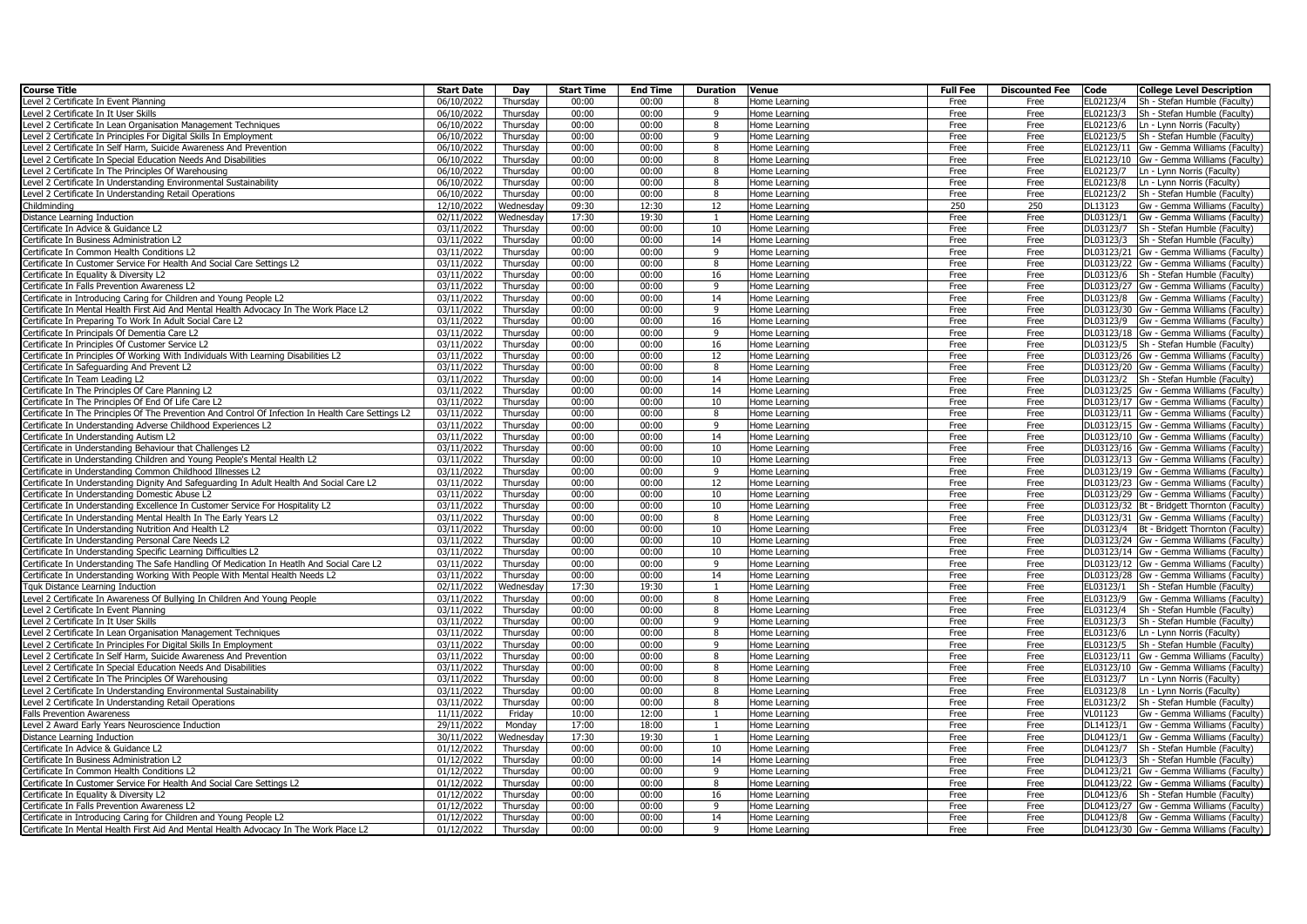| <b>Course Title</b>                                                                                 | <b>Start Date</b> | Day       | <b>Start Time</b> | <b>End Time</b> | <b>Duration</b> | Venue         | <b>Full Fee</b> | <b>Discounted Fee</b> | Code      | <b>College Level Description</b>             |
|-----------------------------------------------------------------------------------------------------|-------------------|-----------|-------------------|-----------------|-----------------|---------------|-----------------|-----------------------|-----------|----------------------------------------------|
| Certificate In Preparing To Work In Adult Social Care L2                                            | 01/12/2022        | Thursday  | 00:00             | 00:00           | 16              | Home Learning | Free            | Free                  | DL04123/9 | Gw - Gemma Williams (Faculty)                |
| Certificate In Principals Of Dementia Care L2                                                       | 01/12/2022        | Thursday  | 00:00             | 00:00           | 9               | Home Learning | Free            | Free                  |           | DL04123/18 Gw - Gemma Williams (Faculty)     |
| ertificate In Principles Of Customer Service L2                                                     | 01/12/2022        | Thursdav  | 00:00             | 00:00           | 16              | Home Learning | Free            | Free                  |           | DL04123/5 Sh - Stefan Humble (Faculty)       |
| Certificate In Principles Of Working With Individuals With Learning Disabilities L2                 | 01/12/2022        | Thursday  | 00:00             | 00:00           | 12              | Home Learning | Free            | Free                  |           | DL04123/26 Gw - Gemma Williams (Faculty)     |
| Certificate In Safeguarding And Prevent L2                                                          | 01/12/2022        | Thursdav  | 00:00             | 00:00           | 8               | Home Learning | Free            | Free                  |           | DL04123/20 Gw - Gemma Williams (Faculty)     |
| Certificate In Team Leading L2                                                                      | 01/12/2022        | Thursday  | 00:00             | 00:00           | 14              | Home Learning | Free            | Free                  |           | DL04123/2   Sh - Stefan Humble (Faculty)     |
| Certificate In The Principles Of Care Planning L2                                                   | 01/12/2022        | Thursday  | 00:00             | 00:00           | 14              | Home Learning | Free            | Free                  |           | DL04123/25 Gw - Gemma Williams (Faculty)     |
| ertificate In The Principles Of End Of Life Care L2                                                 | 01/12/2022        | Thursday  | 00:00             | 00:00           | 10              | Home Learning | Free            | Free                  |           | DL04123/17 Gw - Gemma Williams (Faculty)     |
| ertificate In The Principles Of The Prevention And Control Of Infection In Health Care Settings L2  | 01/12/2022        | Thursday  | 00:00             | 00:00           | 8               | Home Learning | Free            | Free                  |           | DL04123/11 Gw - Gemma Williams (Faculty)     |
| ertificate In Understanding Adverse Childhood Experiences L2                                        | 01/12/2022        | Thursday  | 00:00             | 00:00           | 9               | Home Learning | Free            | Free                  |           | DL04123/15 Gw - Gemma Williams (Faculty)     |
| ertificate In Understanding Autism L2                                                               | 01/12/2022        | Thursday  | 00:00             | 00:00           | 14              | Home Learning | Free            | Free                  |           | DL04123/10 Gw - Gemma Williams (Faculty)     |
| Certificate in Understanding Behaviour that Challenges L2                                           | 01/12/2022        | Thursday  | 00:00             | 00:00           | 10              | Home Learning | Free            | Free                  |           | DL04123/16 Gw - Gemma Williams (Faculty)     |
| ertificate in Understanding Children and Young People's Mental Health L2                            | 01/12/2022        | Thursday  | 00:00             | 00:00           | 10              | Home Learning | Free            | Free                  |           | DL04123/13 Gw - Gemma Williams (Faculty)     |
| Certificate in Understanding Common Childhood Illnesses L2                                          | 01/12/2022        | Thursday  | 00:00             | 00:00           | 9               | Home Learning | Free            | Free                  |           | DL04123/19 Gw - Gemma Williams (Faculty)     |
| Certificate In Understanding Dignity And Safeguarding In Adult Health And Social Care L2            | 01/12/2022        | Thursdav  | 00:00             | 00:00           | 12              | Home Learning | Free            | Free                  |           | DL04123/23 Gw - Gemma Williams (Faculty)     |
| ertificate In Understanding Domestic Abuse L2                                                       | 01/12/2022        | Thursday  | 00:00             | 00:00           | 10              | Home Learning | Free            | Free                  |           | DL04123/29 Gw - Gemma Williams (Faculty)     |
| Certificate In Understanding Excellence In Customer Service For Hospitality L2                      | 01/12/2022        | Thursday  | 00:00             | 00:00           | 10              | Home Learning | Free            | Free                  |           | DL04123/32 Bt - Bridgett Thornton (Faculty)  |
| ertificate In Understanding Mental Health In The Early Years L2                                     | 01/12/2022        | Thursday  | 00:00             | 00:00           | 8               | Home Learning | Free            | Free                  |           | DL04123/31 Gw - Gemma Williams (Faculty)     |
| Certificate In Understanding Nutrition And Health L2                                                | 01/12/2022        | Thursday  | 00:00             | 00:00           | 10              | Home Learning | Free            | Free                  |           | DL04123/4 Bt - Bridgett Thornton (Faculty)   |
| Certificate In Understanding Personal Care Needs L2                                                 | 01/12/2022        | Thursdav  | 00:00             | 00:00           | 10              | Home Learning | Free            | Free                  |           | DL04123/24 Gw - Gemma Williams (Faculty)     |
| ertificate In Understanding Specific Learning Difficulties L2                                       | 01/12/2022        | Thursday  | 00:00             | 00:00           | 10              | Home Learning | Free            | Free                  |           | DL04123/14 Gw - Gemma Williams (Faculty)     |
| Certificate In Understanding The Safe Handling Of Medication In Heatlh And Social Care L2           | 01/12/2022        | Thursday  | 00:00             | 00:00           | 9               | Home Learning | Free            | Free                  |           | DL04123/12 Gw - Gemma Williams (Faculty)     |
| ertificate In Understanding Working With People With Mental Health Needs L2                         | 01/12/2022        | Thursday  | 00:00             | 00:00           | 14              | Home Learning | Free            | Free                  |           | DL04123/28 Gw - Gemma Williams (Faculty)     |
| Tquk Distance Learning Induction                                                                    | 30/11/2022        | Wednesday | 17:30             | 19:30           |                 | Home Learning | Free            | Free                  |           | EL04123/1 Sh - Stefan Humble (Faculty)       |
| Level 2 Certificate In Awareness Of Bullying In Children And Young People                           | 01/12/2022        | Thursday  | 00:00             | 00:00           | 8               | Home Learning | Free            | Free                  | EL04123/9 | Gw - Gemma Williams (Faculty)                |
| Level 2 Certificate In Event Planning                                                               | 01/12/2022        | Thursday  | 00:00             | 00:00           | 8               | Home Learning | Free            | Free                  |           | EL04123/4 Sh - Stefan Humble (Faculty)       |
| Level 2 Certificate In It User Skills                                                               | 01/12/2022        | Thursday  | 00:00             | 00:00           | 9               | Home Learning | Free            | Free                  | EL04123/3 | Sh - Stefan Humble (Faculty)                 |
| evel 2 Certificate In Lean Organisation Management Techniques                                       | 01/12/2022        | Thursday  | 00:00             | 00:00           | 8               | Home Learning | Free            | Free                  |           | EL04123/6   Ln - Lynn Norris (Faculty)       |
| Level 2 Certificate In Principles For Digital Skills In Employment                                  | 01/12/2022        | Thursday  | 00:00             | 00:00           | 9               | Home Learning | Free            | Free                  |           | EL04123/5 Sh - Stefan Humble (Faculty)       |
| Level 2 Certificate In Self Harm, Suicide Awareness And Prevention                                  | 01/12/2022        | Thursdav  | 00:00             | 00:00           | 8               | Home Learning | Free            | Free                  |           | EL04123/11 Gw - Gemma Williams (Faculty)     |
| Level 2 Certificate In Special Education Needs And Disabilities                                     | 01/12/2022        | Thursday  | 00:00             | 00:00           | 8               | Home Learning | Free            | Free                  |           | EL04123/10 Gw - Gemma Williams (Faculty)     |
| Level 2 Certificate In The Principles Of Warehousing                                                | 01/12/2022        | Thursdav  | 00:00             | 00:00           | 8               | Home Learning | Free            | Free                  |           | EL04123/7   Ln - Lynn Norris (Faculty)       |
| Level 2 Certificate In Understanding Environmental Sustainability                                   | 01/12/2022        | Thursday  | 00:00             | 00:00           | 8               | Home Learning | Free            | Free                  | EL04123/8 | Ln - Lynn Norris (Faculty)                   |
| Level 2 Certificate In Understanding Retail Operations                                              | 01/12/2022        | Thursday  | 00:00             | 00:00           | 8               | Home Learning | Free            | Free                  | EL04123/2 | Sh - Stefan Humble (Faculty)                 |
| istance Learning Induction                                                                          | 11/01/2023        | Wednesday | 17:30             | 19:30           |                 | Home Learning | Free            | Free                  | DL05223/1 | Gw - Gemma Williams (Faculty)                |
| ertificate In Advice & Guidance L2                                                                  | 12/01/2023        | Thursday  | 00:00             | 00:00           | 10              | Home Learning | Free            | Free                  | DL05223/7 | Sh - Stefan Humble (Faculty)                 |
| Certificate In Business Administration L2                                                           | 12/01/2023        | Thursday  | 00:00             | 00:00           | 14              | Home Learning | Free            | Free                  | DL05223/3 | Sh - Stefan Humble (Faculty)                 |
| ertificate In Common Health Conditions L2                                                           | 12/01/2023        | Thursday  | 00:00             | 00:00           | 9               | Home Learning | Free            | Free                  |           | DL05223/21 Gw - Gemma Williams (Faculty)     |
| Certificate In Customer Service For Health And Social Care Settings L2                              | 12/01/2023        | Thursday  | 00:00             | 00:00           | 8               | Home Learning | Free            | Free                  |           | DL05223/22 Gw - Gemma Williams (Faculty)     |
| Certificate In Equality & Diversity L2                                                              | 12/01/2023        | Thursday  | 00:00             | 00:00           | 16              | Home Learning | Free            | Free                  |           | DL05223/6 Sh - Stefan Humble (Faculty)       |
| ertificate In Falls Prevention Awareness L2                                                         | 12/01/2023        | Thursday  | 00:00             | 00:00           | 9               | Home Learning | Free            | Free                  |           | DL05223/27 Gw - Gemma Williams (Faculty)     |
| Certificate in Introducing Caring for Children and Young People L2                                  | 12/01/2023        | Thursday  | 00:00             | 00:00           | 14              | Home Learning | Free            | Free                  |           | DL05223/8 Gw - Gemma Williams (Faculty)      |
| ertificate In Mental Health First Aid And Mental Health Advocacy In The Work Place L2               | 12/01/2023        | Thursday  | 00:00             | 00:00           | 9               | Home Learning | Free            | Free                  |           | DL05223/30 Gw - Gemma Williams (Faculty)     |
| Certificate In Preparing To Work In Adult Social Care L2                                            | 12/01/2023        | Thursday  | 00:00             | 00:00           | 16              | Home Learning | Free            | Free                  |           | DL05223/9 Gw - Gemma Williams (Faculty)      |
| Certificate In Principals Of Dementia Care L2                                                       | 12/01/2023        | Thursday  | 00:00             | 00:00           | 9               | Home Learning | Free            | Free                  |           | DL05223/18 Gw - Gemma Williams (Faculty)     |
| Certificate In Principles Of Customer Service L2                                                    | 12/01/2023        | Thursday  | 00:00             | 00:00           | 16              | Home Learning | Free            | Free                  |           | DL05223/5 Sh - Stefan Humble (Faculty)       |
| Certificate In Principles Of Working With Individuals With Learning Disabilities L2                 | 12/01/2023        | Thursdav  | 00:00             | 00:00           | 12              | Home Learning | Free            | Free                  |           | DL05223/26 Gw - Gemma Williams (Faculty)     |
| ertificate In Safeguarding And Prevent L2                                                           | 12/01/2023        | Thursday  | 00:00             | 00:00           | 8               | Home Learning | Free            | Free                  |           | DL05223/20 Gw - Gemma Williams (Faculty)     |
| Certificate In Team Leading L2                                                                      | 12/01/2023        | Thursday  | 00:00             | 00:00           | 14              | Home Learning | Free            | Free                  |           | DL05223/2 Sh - Stefan Humble (Faculty)       |
| Certificate In The Principles Of Care Planning L2                                                   | 12/01/2023        | Thursday  | 00:00             | 00:00           | 14              | Home Learning | Free            | Free                  |           | DL05223/25 Gw - Gemma Williams (Faculty)     |
| ertificate In The Principles Of End Of Life Care L2                                                 | 12/01/2023        | Thursday  | 00:00             | 00:00           | 10              | Home Learning | Free            | Free                  |           | DL05223/17 Gw - Gemma Williams (Faculty)     |
| Certificate In The Principles Of The Prevention And Control Of Infection In Health Care Settings L2 | 12/01/2023        | Thursday  | 00:00             | 00:00           | 8               | Home Learning | Free            | Free                  |           | DL05223/11 Gw - Gemma Williams (Faculty)     |
| ertificate In Understanding Adverse Childhood Experiences L2                                        | 12/01/2023        | Thursday  | 00:00             | 00:00           | 9               | Home Learning | Free            | Free                  |           | DL05223/15 Gw - Gemma Williams (Faculty)     |
| Certificate In Understanding Autism L2                                                              | 12/01/2023        | Thursday  | 00:00             | 00:00           | 14              | Home Learning | Free            | Free                  |           | DL05223/10 Gw - Gemma Williams (Faculty)     |
| Certificate in Understanding Behaviour that Challenges L2                                           | 12/01/2023        | Thursday  | 00:00             | 00:00           | 10              | Home Learning | Free            | Free                  |           | DL05223/16 Gw - Gemma Williams (Faculty)     |
| Certificate in Understanding Children and Young People's Mental Health L2                           | 12/01/2023        | Thursday  | 00:00             | 00:00           | 10              | Home Learning | Free            | Free                  |           | DL05223/13 Gw - Gemma Williams (Faculty)     |
| Certificate in Understanding Common Childhood Illnesses L2                                          | 12/01/2023        | Thursdav  | 00:00             | 00:00           | 9               | Home Learning | Free            | Free                  |           | DL05223/19 Gw - Gemma Williams (Faculty)     |
| ertificate In Understanding Dignity And Safeguarding In Adult Health And Social Care L2             | 12/01/2023        | Thursday  | 00:00             | 00:00           | 12              | Home Learning | Free            | Free                  |           | DL05223/23 Gw - Gemma Williams (Faculty)     |
| Certificate In Understanding Domestic Abuse L2                                                      | 12/01/2023        | Thursday  | 00:00             | 00:00           | 10              | Home Learning | Free            | Free                  |           | DL05223/29 Gw - Gemma Williams (Faculty)     |
| Certificate In Understanding Excellence In Customer Service For Hospitality L2                      | 12/01/2023        | Thursday  | 00:00             | 00:00           | 10              | Home Learning | Free            | Free                  |           | DL05223/32 Bt - Bridgett Thornton (Faculty)  |
| Certificate In Understanding Mental Health In The Early Years L2                                    | 12/01/2023        | Thursday  | 00:00             | 00:00           | 8               | Home Learning | Free            | Free                  |           | DL05223/31 Gw - Gemma Williams (Faculty)     |
| ertificate In Understanding Nutrition And Health L2                                                 | 12/01/2023        | Thursday  | 00:00             | 00:00           | 10              | Home Learning | Free            | Free                  |           | DL05223/4   Bt - Bridgett Thornton (Faculty) |
| ertificate In Understanding Personal Care Needs L2                                                  | 12/01/2023        | Thursday  | 00:00             | 00:00           | 10              | Home Learning | Free            | Free                  |           | DL05223/24 Gw - Gemma Williams (Faculty)     |
| Certificate In Understanding Specific Learning Difficulties L2                                      | 12/01/2023        | Thursday  | 00:00             | 00:00           | 10              | Home Learning | Free            | Free                  |           | DL05223/14 Gw - Gemma Williams (Faculty)     |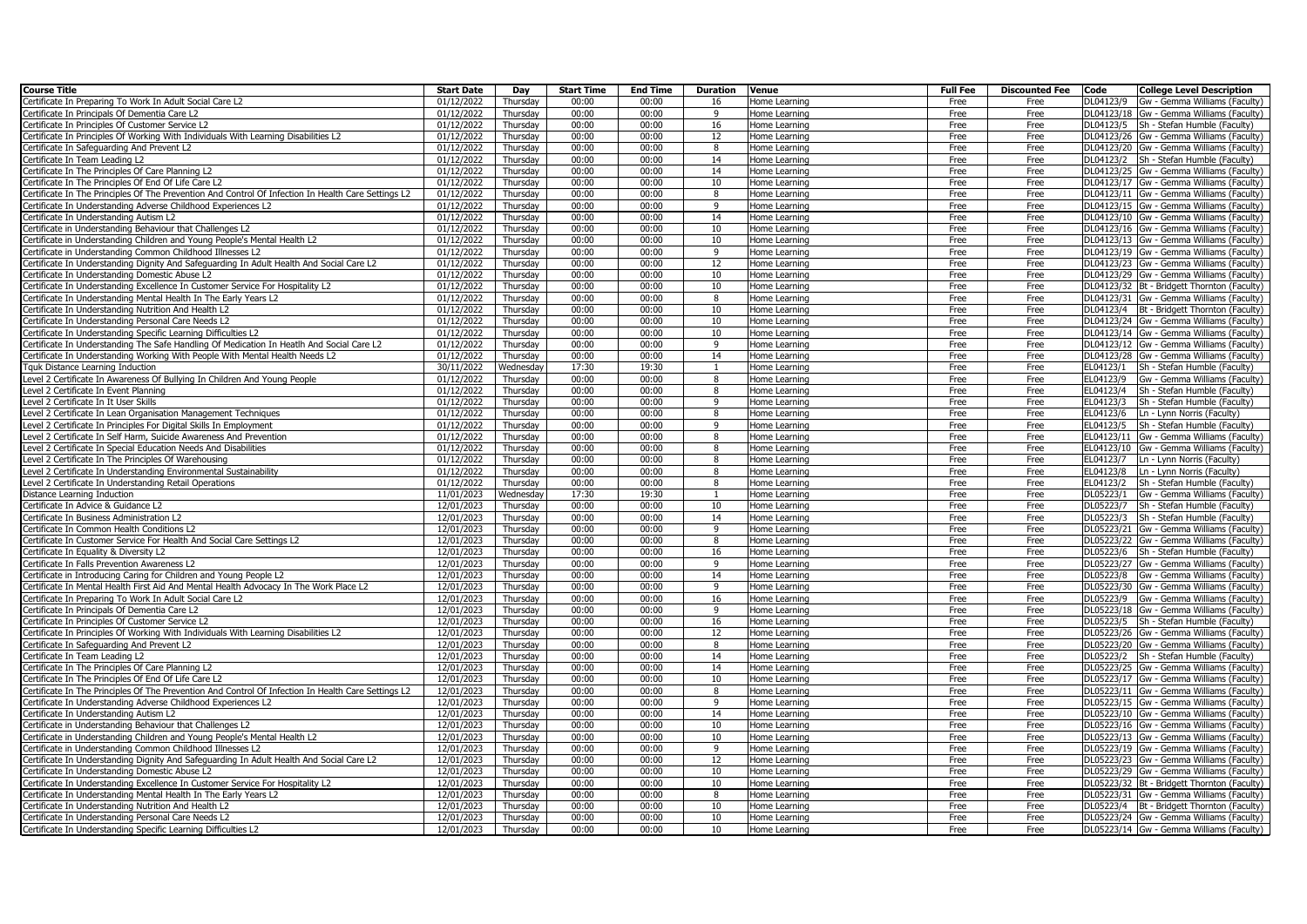| <b>Course Title</b>                                                                                 | <b>Start Date</b>        | Day                  | <b>Start Time</b> | <b>End Time</b> | <b>Duration</b> | Venue                          | <b>Full Fee</b> | <b>Discounted Fee</b> | Code<br><b>College Level Description</b>                                           |
|-----------------------------------------------------------------------------------------------------|--------------------------|----------------------|-------------------|-----------------|-----------------|--------------------------------|-----------------|-----------------------|------------------------------------------------------------------------------------|
| Certificate In Understanding The Safe Handling Of Medication In Heatlh And Social Care L2           | 12/01/2023               | Thursday             | 00:00             | 00:00           | $\alpha$        | Home Learning                  | Free            | Free                  | DL05223/12 Gw - Gemma Williams (Faculty)                                           |
| Certificate In Understanding Working With People With Mental Health Needs L2                        | 12/01/2023               | Thursday             | 00:00             | 00:00           | 14              | Home Learning                  | Free            | Free                  | DL05223/28 Gw - Gemma Williams (Faculty)                                           |
| Tauk Distance Learning Induction                                                                    | 11/01/2023               | Wednesday            | 17:30             | 19:30           | -1              | Home Learning                  | Free            | Free                  | EL05223/1<br>Sh - Stefan Humble (Faculty)                                          |
| Level 2 Certificate In Awareness Of Bullying In Children And Young People                           | 12/01/2023               | Thursday             | 00:00             | 00:00           | 8               | Home Learning                  | Free            | Free                  | EL05223/9<br>Gw - Gemma Williams (Faculty)                                         |
| Level 2 Certificate In Event Planning                                                               | $\overline{12}/01/2023$  | Thursdav             | 00:00             | 00:00           | 8               | Home Learning                  | Free            | Free                  | EL05223/4<br>Sh - Stefan Humble (Faculty)                                          |
| Level 2 Certificate In It User Skills                                                               | 12/01/2023               | Thursday             | 00:00             | 00:00           | $\mathbf{q}$    | Home Learning                  | Free            | Free                  | EL05223/3<br>Sh - Stefan Humble (Faculty)                                          |
| Level 2 Certificate In Lean Organisation Management Techniques                                      | 12/01/2023               | Thursday             | 00:00             | 00:00           | $\mathbf{R}$    | Home Learning                  | Free            | Free                  | EL05223/6<br>Ln - Lynn Norris (Faculty)                                            |
| Level 2 Certificate In Principles For Digital Skills In Employment                                  | 12/01/2023               | Thursday             | 00:00             | 00:00           | 9               | Home Learning                  | Free            | Free                  | EL05223/5<br>Sh - Stefan Humble (Faculty)                                          |
| Level 2 Certificate In Self Harm, Suicide Awareness And Prevention                                  | 12/01/2023               | Thursday             | 00:00             | 00:00           | 8               | Home Learning                  | Free            | Free                  | EL05223/11 Gw - Gemma Williams (Faculty)                                           |
| Level 2 Certificate In Special Education Needs And Disabilities                                     | 12/01/2023               | Thursday             | 00:00             | 00:00           | 8               | Home Learning                  | Free            | Free                  | EL05223/10 Gw - Gemma Williams (Faculty)                                           |
| Level 2 Certificate In The Principles Of Warehousing                                                | 12/01/2023               | Thursday             | 00:00             | 00:00           | 8               | Home Learning                  | Free            | Free                  | EL05223/7<br>Ln - Lynn Norris (Faculty)                                            |
| Level 2 Certificate In Understanding Environmental Sustainability                                   | 12/01/2023               | Thursday             | 00:00             | 00:00           | 8               | Home Learning                  | Free            | Free                  | EL05223/8<br>Ln - Lynn Norris (Faculty)                                            |
| Level 2 Certificate In Understanding Retail Operations                                              | 12/01/2023               | Thursday             | 00:00             | 00:00           | 8               | Home Learnino                  | Free            | Free                  | EL05223/2<br>Sh - Stefan Humble (Faculty)                                          |
| Childminding                                                                                        | 18/01/2023               | Wednesday            | 09:30             | 12:30           | 12              | Home Learning                  | 250             | 250                   | DL13223<br>Gw - Gemma Williams (Faculty)                                           |
| Distance Learning Induction                                                                         | 01/02/2023               | Wednesdav            | 17:30             | 19:30           | $\overline{1}$  | Home Learning                  | Free            | Free                  | DL06223/1<br>Gw - Gemma Williams (Faculty)                                         |
| Certificate In Advice & Guidance L2                                                                 | 02/02/2023               | Thursday             | 00:00             | 00:00           | 10              | Home Learning                  | Free            | Free                  | DL06223/7<br>Sh - Stefan Humble (Faculty)                                          |
| Certificate In Business Administration L2                                                           | 02/02/2023               | Thursday             | 00:00             | 00:00           | 14              | Home Learning                  | Free            | Free                  | DL06223/3<br>Sh - Stefan Humble (Faculty)                                          |
| Certificate In Common Health Conditions L2                                                          | 02/02/2023               | Thursday             | 00:00             | 00:00           | $\alpha$        | Home Learning                  | Free            | Free                  | DL06223/21 Gw - Gemma Williams (Faculty)                                           |
| Certificate In Customer Service For Health And Social Care Settings L2                              | 02/02/2023               | Thursday             | 00:00             | 00:00           | $\mathbf{R}$    | Home Learning                  | Free            | Free                  | DL06223/22 Gw - Gemma Williams (Faculty)                                           |
| Certificate In Equality & Diversity L2                                                              | 02/02/2023               | Thursday             | 00:00             | 00:00           | 16              | Home Learnino                  | Free            | Free                  | DL06223/6 Sh - Stefan Humble (Faculty)                                             |
| Certificate In Falls Prevention Awareness L2                                                        | 02/02/2023               | Thursday             | 00:00             | 00:00           | $\mathsf{q}$    | Home Learning                  | Free            | Free                  | DL06223/27 Gw - Gemma Williams (Faculty)                                           |
| Certificate in Introducing Caring for Children and Young People L2                                  | 02/02/2023               | Thursday             | 00:00             | 00:00           | 14              | Home Learning                  | Free            | Free                  | DL06223/8 Gw - Gemma Williams (Faculty)                                            |
| Certificate In Mental Health First Aid And Mental Health Advocacy In The Work Place L2              | 02/02/2023               | Thursday             | 00:00             | 00:00           | 9               | Home Learning                  | Free            | Free                  | DL06223/30 Gw - Gemma Williams (Faculty)                                           |
| Certificate In Preparing To Work In Adult Social Care L2                                            | 02/02/2023               | Thursday             | 00:00             | 00:00           | 16              | Home Learning                  | Free            | Free                  | DL06223/9<br>Gw - Gemma Williams (Faculty)                                         |
| Certificate In Principals Of Dementia Care L2                                                       | 02/02/2023               | Thursday             | 00:00             | 00:00<br>00:00  | 9               | Home Learning                  | Free            | Free                  | DL06223/18 Gw - Gemma Williams (Faculty)                                           |
| Certificate In Principles Of Customer Service L2                                                    | 02/02/2023               | Thursday             | 00:00<br>00:00    | 00:00           | 16<br>12        | Home Learnino                  | Free            | Free                  | DL06223/5 Sh - Stefan Humble (Faculty)                                             |
| Certificate In Principles Of Working With Individuals With Learning Disabilities L2                 | 02/02/2023               | Thursday             | 00:00             | 00:00           |                 | Home Learning                  | Free            | Free                  | DL06223/26 Gw - Gemma Williams (Faculty)                                           |
| Certificate In Safeguarding And Prevent L2                                                          | 02/02/2023               | Thursday             | 00:00             | 00:00           | 8<br>14         | Home Learning                  | Free<br>Free    | Free                  | DL06223/20 Gw - Gemma Williams (Faculty)<br>DL06223/2 Sh - Stefan Humble (Faculty) |
| Certificate In Team Leading L2<br>Certificate In The Principles Of Care Planning L2                 | 02/02/2023<br>02/02/2023 | Thursday             | 00:00             | 00:00           | 14              | Home Learning                  |                 | Free                  | DL06223/25 Gw - Gemma Williams (Faculty)                                           |
| Certificate In The Principles Of End Of Life Care L2                                                | 02/02/2023               | Thursday<br>Thursday | 00:00             | 00:00           | 10              | Home Learning                  | Free<br>Free    | Free<br>Free          | DL06223/17 Gw - Gemma Williams (Faculty)                                           |
| Certificate In The Principles Of The Prevention And Control Of Infection In Health Care Settings L2 | 02/02/2023               | Thursdav             | 00:00             | 00:00           | 8               | Home Learning<br>Home Learning | Free            | Free                  | DL06223/11 Gw - Gemma Williams (Faculty)                                           |
| Certificate In Understanding Adverse Childhood Experiences L2                                       | 02/02/2023               | Thursday             | 00:00             | 00:00           | 9               | Home Learning                  | Free            | Free                  | DL06223/15 Gw - Gemma Williams (Faculty)                                           |
| Certificate In Understanding Autism L2                                                              | 02/02/2023               | Thursday             | 00:00             | 00:00           | 14              | Home Learning                  | Free            | Free                  | DL06223/10 Gw - Gemma Williams (Faculty)                                           |
| Certificate in Understanding Behaviour that Challenges L2                                           | 02/02/2023               | Thursday             | 00:00             | 00:00           | 10              | Home Learning                  | Free            | Free                  | DL06223/16 Gw - Gemma Williams (Faculty)                                           |
| Certificate in Understanding Children and Young People's Mental Health L2                           | 02/02/2023               | Thursday             | 00:00             | 00:00           | 10              | Home Learning                  | Free            | Free                  | DL06223/13 Gw - Gemma Williams (Faculty)                                           |
| Certificate in Understanding Common Childhood Illnesses L2                                          | 02/02/2023               | Thursday             | 00:00             | 00:00           | 9               | Home Learning                  | Free            | Free                  | DL06223/19 Gw - Gemma Williams (Faculty)                                           |
| Certificate In Understanding Dignity And Safeguarding In Adult Health And Social Care L2            | 02/02/2023               | Thursday             | 00:00             | 00:00           | 12              | Home Learning                  | Free            | Free                  | DL06223/23 Gw - Gemma Williams (Faculty)                                           |
| Certificate In Understanding Domestic Abuse L2                                                      | 02/02/2023               | Thursday             | 00:00             | 00:00           | 10              | Home Learning                  | Free            | Free                  | DL06223/29 Gw - Gemma Williams (Faculty)                                           |
| Certificate In Understanding Excellence In Customer Service For Hospitality L2                      | 02/02/2023               | Thursday             | 00:00             | 00:00           | 10              | Home Learning                  | Free            | Free                  | DL06223/32 Bt - Bridgett Thornton (Faculty)                                        |
| Certificate In Understanding Mental Health In The Early Years L2                                    | 02/02/2023               | Thursday             | 00:00             | 00:00           | 8               | Home Learning                  | Free            | Free                  | DL06223/31 Gw - Gemma Williams (Faculty)                                           |
| Certificate In Understanding Nutrition And Health L2                                                | 02/02/2023               | Thursday             | 00:00             | 00:00           | 10              | Home Learning                  | Free            | Free                  | DL06223/4   Bt - Bridgett Thornton (Faculty)                                       |
| Certificate In Understanding Personal Care Needs L2                                                 | 02/02/2023               | Thursday             | 00:00             | 00:00           | 10              | Home Learnino                  | Free            | Free                  | DL06223/24 Gw - Gemma Williams (Faculty)                                           |
| Certificate In Understanding Specific Learning Difficulties L2                                      | 02/02/2023               | Thursday             | 00:00             | 00:00           | 10              | Home Learning                  | Free            | Free                  | DL06223/14 Gw - Gemma Williams (Faculty)                                           |
| Certificate In Understanding The Safe Handling Of Medication In Heatlh And Social Care L2           | 02/02/2023               | Thursday             | 00:00             | 00:00           | $\mathbf{q}$    | Home Learning                  | Free            | Free                  | DL06223/12 Gw - Gemma Williams (Faculty)                                           |
| Certificate In Understanding Working With People With Mental Health Needs L2                        | 02/02/2023               | Thursday             | 00:00             | 00:00           | 14              | Home Learning                  | Free            | Free                  | DL06223/28 Gw - Gemma Williams (Faculty)                                           |
| Tquk Distance Learning Induction                                                                    | 01/02/2023               | Wednesday            | 17:30             | 19:30           | -1              | Home Learning                  | Free            | Free                  | EL06223/1<br>Sh - Stefan Humble (Faculty)                                          |
| Level 2 Certificate In Awareness Of Bullying In Children And Young People                           | 02/02/2023               | Thursday             | 00:00             | 00:00           | $\mathbf{R}$    | Home Learning                  | Free            | Free                  | EL06223/9<br>Gw - Gemma Williams (Faculty)                                         |
| Level 2 Certificate In Event Planning                                                               | 02/02/2023               | Thursday             | 00:00             | 00:00           | 8               | Home Learning                  | Free            | Free                  | EL06223/4<br>Sh - Stefan Humble (Faculty)                                          |
| Level 2 Certificate In It User Skills                                                               | 02/02/2023               | Thursday             | 00:00             | 00:00           | 9               | Home Learning                  | Free            | Free                  | EL06223/3<br>Sh - Stefan Humble (Faculty)                                          |
| Level 2 Certificate In Lean Organisation Management Techniques                                      | 02/02/2023               | Thursday             | 00:00             | 00:00           | 8               | Home Learning                  | Free            | Free                  | EL06223/6<br>Ln - Lynn Norris (Faculty)                                            |
| Level 2 Certificate In Principles For Digital Skills In Employment                                  | 02/02/2023               | Thursday             | 00:00             | 00:00           | $\mathbf{q}$    | Home Learning                  | Free            | Free                  | EL06223/5<br>Sh - Stefan Humble (Faculty)                                          |
| Level 2 Certificate In Self Harm, Suicide Awareness And Prevention                                  | $\sqrt{02}/02/2023$      | Thursday             | 00:00             | 00:00           | 8               | Home Learnino                  | Free            | Free                  | EL06223/11 Gw - Gemma Williams (Faculty)                                           |
| Level 2 Certificate In Special Education Needs And Disabilities                                     | 02/02/2023               | Thursday             | 00:00             | 00:00           | 8               | Home Learning                  | Free            | Free                  | EL06223/10 Gw - Gemma Williams (Faculty)                                           |
| Level 2 Certificate In The Principles Of Warehousing                                                | 02/02/2023               | Thursday             | 00:00             | 00:00           | 8               | Home Learning                  | Free            | Free                  | EL06223/7<br>Ln - Lynn Norris (Faculty)                                            |
| Level 2 Certificate In Understanding Environmental Sustainability                                   | 02/02/2023               | Thursday             | 00:00             | 00:00           | 8               | Home Learning                  | Free            | Free                  | EL06223/8<br>Ln - Lynn Norris (Faculty)                                            |
| Level 2 Certificate In Understanding Retail Operations                                              | 02/02/2023               | Thursday             | 00:00             | 00:00           | 8               | Home Learning                  | Free            | Free                  | EL06223/2<br>Sh - Stefan Humble (Faculty)                                          |
| Level 2 Award Early Years Neuroscience Induction                                                    | 07/02/2023               | Monday               | 17:00             | 18:00           | $\mathbf{1}$    | Home Learning                  | Free            | Free                  | DL15223/1<br>Gw - Gemma Williams (Faculty)                                         |
| Distance Learning Induction                                                                         | 01/03/2023               | Wednesday            | 17:30             | 19:30           | $\mathbf{1}$    | Home Learning                  | Free            | Free                  | DL07223/1<br>Gw - Gemma Williams (Faculty)                                         |
| Certificate In Advice & Guidance L2                                                                 | 02/03/2023               | Thursday             | 00:00             | 00:00           | 10              | Home Learning                  | Free            | Free                  | Sh - Stefan Humble (Faculty)<br>DL07223/7                                          |
| Certificate In Business Administration L2                                                           | 02/03/2023               | Thursday             | 00:00             | 00:00           | 14              | Home Learning                  | Free            | Free                  | DL07223/3<br>Sh - Stefan Humble (Faculty)                                          |
| Certificate In Common Health Conditions L2                                                          | 02/03/2023               | Thursday             | 00:00             | 00:00           | $\mathbf{q}$    | Home Learning                  | Free            | Free                  | DL07223/21 Gw - Gemma Williams (Faculty)                                           |
| Certificate In Customer Service For Health And Social Care Settings L2                              | 02/03/2023               | Thursday             | 00:00             | 00:00           | $\mathbf{R}$    | Home Learning                  | Free            | Free                  | DL07223/22 Gw - Gemma Williams (Faculty)                                           |
| Certificate In Equality & Diversity L2                                                              | 02/03/2023               | Thursdav             | 00:00             | 00:00           | 16              | Home Learning                  | Free            | Free                  | DL07223/6 Sh - Stefan Humble (Faculty)                                             |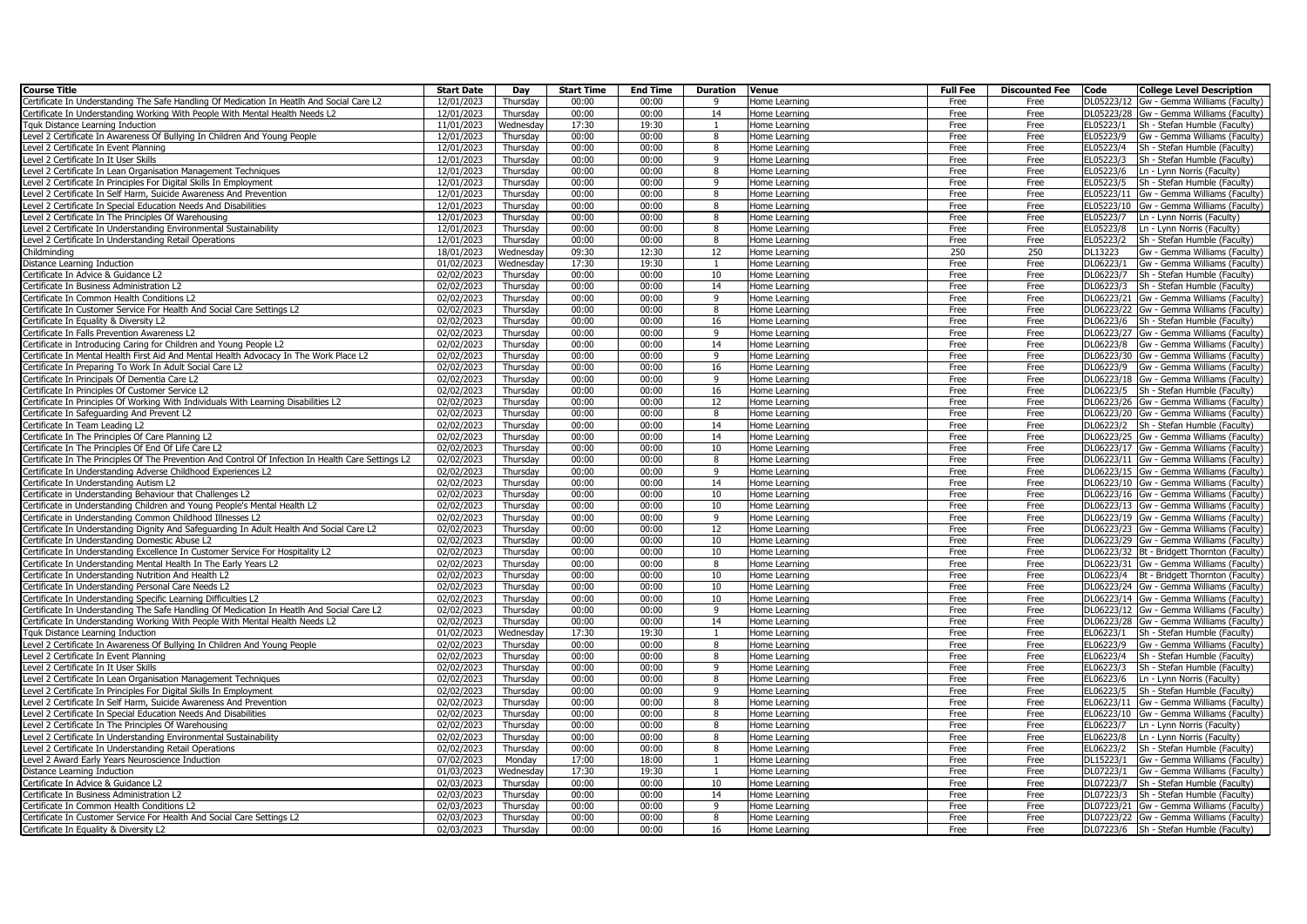| <b>Course Title</b>                                                                                                                                         | <b>Start Date</b>        | Day                  | <b>Start Time</b> | <b>End Time</b> | <b>Duration</b> | Venue                          | <b>Full Fee</b> | <b>Discounted Fee</b> | Code       | <b>College Level Description</b>                                                         |
|-------------------------------------------------------------------------------------------------------------------------------------------------------------|--------------------------|----------------------|-------------------|-----------------|-----------------|--------------------------------|-----------------|-----------------------|------------|------------------------------------------------------------------------------------------|
| Certificate In Falls Prevention Awareness L2                                                                                                                | 02/03/2023               | Thursday             | 00:00             | 00:00           | 9               | Home Learning                  | Free            | Free                  | DL07223/27 | Gw - Gemma Williams (Faculty)                                                            |
| Certificate in Introducing Caring for Children and Young People L2                                                                                          | 02/03/2023               | Thursday             | 00:00             | 00:00           | 14              | Home Learning                  | Free            | Free                  |            | DL07223/8 Gw - Gemma Williams (Faculty)                                                  |
| ertificate In Mental Health First Aid And Mental Health Advocacy In The Work Place L2                                                                       | 02/03/2023               | Thursdav             | 00:00             | 00:00           | 9               | Home Learning                  | Free            | Free                  |            | DL07223/30 Gw - Gemma Williams (Faculty)                                                 |
| Certificate In Preparing To Work In Adult Social Care L2                                                                                                    | 02/03/2023               | Thursday             | 00:00             | 00:00           | 16              | Home Learning                  | Free            | Free                  |            | DL07223/9 Gw - Gemma Williams (Faculty)                                                  |
| Certificate In Principals Of Dementia Care L2                                                                                                               | 02/03/2023               | Thursdav             | 00:00             | 00:00           | 9               | Home Learning                  | Free            | Free                  |            | DL07223/18 Gw - Gemma Williams (Faculty)                                                 |
| Certificate In Principles Of Customer Service L2                                                                                                            | 02/03/2023               | Thursday             | 00:00             | 00:00           | 16              | Home Learning                  | Free            | Free                  |            | DL07223/5 Sh - Stefan Humble (Faculty)                                                   |
| Certificate In Principles Of Working With Individuals With Learning Disabilities L2                                                                         | 02/03/2023               | Thursday             | 00:00             | 00:00           | 12              | Home Learning                  | Free            | Free                  |            | DL07223/26 Gw - Gemma Williams (Faculty)                                                 |
| ertificate In Safeguarding And Prevent L2                                                                                                                   | 02/03/2023               | Thursday             | 00:00             | 00:00           | 8               | Home Learning                  | Free            | Free                  |            | DL07223/20 Gw - Gemma Williams (Faculty)                                                 |
| ertificate In Team Leading L2                                                                                                                               | 02/03/2023               | Thursday             | 00:00             | 00:00           | 14              | Home Learning                  | Free            | Free                  |            | DL07223/2 Sh - Stefan Humble (Faculty)                                                   |
| ertificate In The Principles Of Care Planning L2                                                                                                            | 02/03/2023               | Thursday             | 00:00             | 00:00           | 14              | Home Learning                  | Free            | Free                  |            | DL07223/25 Gw - Gemma Williams (Faculty)                                                 |
| ertificate In The Principles Of End Of Life Care L2                                                                                                         | 02/03/2023               | Thursday             | 00:00             | 00:00           | 10              | Home Learning                  | Free            | Free                  |            | DL07223/17 Gw - Gemma Williams (Faculty)                                                 |
| Certificate In The Principles Of The Prevention And Control Of Infection In Health Care Settings L2                                                         | 02/03/2023               | Thursday             | 00:00             | 00:00           | 8               | Home Learning                  | Free            | Free                  |            | DL07223/11 Gw - Gemma Williams (Faculty)                                                 |
| ertificate In Understanding Adverse Childhood Experiences L2                                                                                                | 02/03/2023               | Thursday             | 00:00             | 00:00           | 9               | Home Learning                  | Free            | Free                  |            | DL07223/15 Gw - Gemma Williams (Faculty)                                                 |
| Certificate In Understanding Autism L2                                                                                                                      | 02/03/2023               | Thursday             | 00:00             | 00:00           | 14              | Home Learning                  | Free            | Free                  |            | DL07223/10 Gw - Gemma Williams (Faculty)                                                 |
| Certificate in Understanding Behaviour that Challenges L2                                                                                                   | 02/03/2023               | Thursdav             | 00:00             | 00:00           | 10              | Home Learning                  | Free            | Free                  |            | DL07223/16 Gw - Gemma Williams (Faculty)                                                 |
| ertificate in Understanding Children and Young People's Mental Health L2                                                                                    | 02/03/2023               | Thursday             | 00:00             | 00:00           | 10<br>9         | Home Learning                  | Free            | Free                  |            | DL07223/13 Gw - Gemma Williams (Faculty)                                                 |
| Certificate in Understanding Common Childhood Illnesses L2                                                                                                  | 02/03/2023               | Thursday             | 00:00<br>00:00    | 00:00<br>00:00  | 12              | Home Learning                  | Free<br>Free    | Free<br>Free          |            | DL07223/19 Gw - Gemma Williams (Faculty)                                                 |
| ertificate In Understanding Dignity And Safeguarding In Adult Health And Social Care L2                                                                     | 02/03/2023<br>02/03/2023 | Thursday<br>Thursday | 00:00             | 00:00           | 10              | Home Learning                  | Free            |                       |            | DL07223/23 Gw - Gemma Williams (Faculty)<br>DL07223/29 Gw - Gemma Williams (Faculty)     |
| Certificate In Understanding Domestic Abuse L2<br>Certificate In Understanding Excellence In Customer Service For Hospitality L2                            | 02/03/2023               | Thursday             | 00:00             | 00:00           | 10              | Home Learning                  | Free            | Free<br>Free          |            | DL07223/32   Bt - Bridgett Thornton (Faculty)                                            |
| ertificate In Understanding Mental Health In The Early Years L2                                                                                             | 02/03/2023               | Thursday             | 00:00             | 00:00           | 8               | Home Learning                  | Free            | Free                  |            | DL07223/31 Gw - Gemma Williams (Faculty)                                                 |
|                                                                                                                                                             |                          |                      | 00:00             | 00:00           | 10              | Home Learning                  | Free            | Free                  |            |                                                                                          |
| ertificate In Understanding Nutrition And Health L2<br>ertificate In Understanding Personal Care Needs L2                                                   | 02/03/2023<br>02/03/2023 | Thursday<br>Thursday | 00:00             | 00:00           | 10              | Home Learning                  | Free            | Free                  |            | DL07223/4   Bt - Bridgett Thornton (Faculty)<br>DL07223/24 Gw - Gemma Williams (Faculty) |
|                                                                                                                                                             |                          |                      | 00:00             | 00:00           | 10              | Home Learning                  |                 |                       |            |                                                                                          |
| Certificate In Understanding Specific Learning Difficulties L2<br>Certificate In Understanding The Safe Handling Of Medication In Heatlh And Social Care L2 | 02/03/2023<br>02/03/2023 | Thursday<br>Thursday | 00:00             | 00:00           | 9               | Home Learning<br>Home Learning | Free<br>Free    | Free<br>Free          |            | DL07223/14 Gw - Gemma Williams (Faculty)<br>DL07223/12 Gw - Gemma Williams (Faculty)     |
| Certificate In Understanding Working With People With Mental Health Needs L2                                                                                | 02/03/2023               | Thursday             | 00:00             | 00:00           | 14              | Home Learning                  | Free            | Free                  |            | DL07223/28 Gw - Gemma Williams (Faculty)                                                 |
| Tauk Distance Learning Induction                                                                                                                            | 01/03/2023               | Wednesdav            | 17:30             | 19:30           | $\overline{1}$  | Home Learning                  | Free            | Free                  |            | EL07223/1   Sh - Stefan Humble (Faculty)                                                 |
| Level 2 Certificate In Awareness Of Bullying In Children And Young People                                                                                   | 02/03/2023               | Thursday             | 00:00             | 00:00           | 8               | Home Learning                  | Free            | Free                  | EL07223/9  | Gw - Gemma Williams (Faculty)                                                            |
| Level 2 Certificate In Event Planning                                                                                                                       | 02/03/2023               | Thursday             | 00:00             | 00:00           | 8               | Home Learning                  | Free            | Free                  | EL07223/4  | Sh - Stefan Humble (Faculty)                                                             |
| Level 2 Certificate In It User Skills                                                                                                                       | 02/03/2023               | Thursday             | 00:00             | 00:00           | 9               | Home Learning                  | Free            | Free                  | EL07223/3  | Sh - Stefan Humble (Faculty)                                                             |
| evel 2 Certificate In Lean Organisation Management Techniques                                                                                               | 02/03/2023               | Thursday             | 00:00             | 00:00           | 8               | Home Learning                  | Free            | Free                  | EL07223/6  | Ln - Lynn Norris (Faculty)                                                               |
| Level 2 Certificate In Principles For Digital Skills In Employment                                                                                          | 02/03/2023               | Thursdav             | 00:00             | 00:00           | 9               | Home Learning                  | Free            | Free                  | EL07223/5  | Sh - Stefan Humble (Faculty)                                                             |
| Level 2 Certificate In Self Harm, Suicide Awareness And Prevention                                                                                          | 02/03/2023               | Thursday             | 00:00             | 00:00           | 8               | Home Learning                  | Free            | Free                  |            | EL07223/11 Gw - Gemma Williams (Faculty)                                                 |
| Level 2 Certificate In Special Education Needs And Disabilities                                                                                             | 02/03/2023               | Thursday             | 00:00             | 00:00           | 8               | Home Learning                  | Free            | Free                  |            | EL07223/10 Gw - Gemma Williams (Faculty)                                                 |
| evel 2 Certificate In The Principles Of Warehousing                                                                                                         | 02/03/2023               | Thursday             | 00:00             | 00:00           | 8               | Home Learning                  | Free            | Free                  | EL07223/7  | Ln - Lynn Norris (Faculty)                                                               |
| Level 2 Certificate In Understanding Environmental Sustainability                                                                                           | 02/03/2023               | Thursday             | 00:00             | 00:00           | 8               | Home Learning                  | Free            | Free                  | EL07223/8  | Ln - Lynn Norris (Faculty)                                                               |
| Level 2 Certificate In Understanding Retail Operations                                                                                                      | 02/03/2023               | Thursdav             | 00:00             | 00:00           | 8               | Home Learning                  | Free            | Free                  | EL07223/2  | Sh - Stefan Humble (Faculty)                                                             |
| Distance Learning Induction                                                                                                                                 | 29/03/2023               | Wednesdav            | 17:30             | 19:30           |                 | Home Learning                  | Free            | Free                  | DL08223/1  | Gw - Gemma Williams (Faculty)                                                            |
| Certificate In Advice & Guidance L2                                                                                                                         | 30/03/2023               | Thursday             | 00:00             | 00:00           | 10              | Home Learning                  | Free            | Free                  |            | DL08223/7   Sh - Stefan Humble (Faculty)                                                 |
| Certificate In Business Administration L2                                                                                                                   | 30/03/2023               | Thursday             | 00:00             | 00:00           | 14              | Home Learning                  | Free            | Free                  |            | DL08223/3 Sh - Stefan Humble (Faculty)                                                   |
| Certificate In Common Health Conditions L2                                                                                                                  | 30/03/2023               | Thursday             | 00:00             | 00:00           | 9               | Home Learning                  | Free            | Free                  |            | DL08223/21 Gw - Gemma Williams (Faculty)                                                 |
| ertificate In Customer Service For Health And Social Care Settings L2                                                                                       | 30/03/2023               | Thursdav             | 00:00             | 00:00           | 8               | Home Learning                  | Free            | Free                  |            | DL08223/22 Gw - Gemma Williams (Faculty)                                                 |
| ertificate In Equality & Diversity L2                                                                                                                       | 30/03/2023               | Thursday             | 00:00             | 00:00           | 16              | Home Learning                  | Free            | Free                  |            | DL08223/6 Sh - Stefan Humble (Faculty)                                                   |
| Certificate In Falls Prevention Awareness L2                                                                                                                | 30/03/2023               | Thursday             | 00:00             | 00:00           | 9               | Home Learning                  | Free            | Free                  |            | DL08223/27 Gw - Gemma Williams (Faculty)                                                 |
| ertificate in Introducing Caring for Children and Young People L2                                                                                           | 30/03/2023               | Thursday             | 00:00             | 00:00           | 14              | Home Learning                  | Free            | Free                  |            | DL08223/8 Gw - Gemma Williams (Faculty)                                                  |
| Certificate In Mental Health First Aid And Mental Health Advocacy In The Work Place L2                                                                      | 30/03/2023               | Thursday             | 00:00             | 00:00           | 9               | Home Learning                  | Free            | Free                  |            | DL08223/30 Gw - Gemma Williams (Faculty)                                                 |
| ertificate In Preparing To Work In Adult Social Care L2                                                                                                     | 30/03/2023               | Thursday             | 00:00             | 00:00           | 16              | Home Learning                  | Free            | Free                  |            | DL08223/9 Gw - Gemma Williams (Faculty)                                                  |
| ertificate In Principals Of Dementia Care L2                                                                                                                | 30/03/2023               | Thursday             | 00:00             | 00:00           | 9               | Home Learning                  | Free            | Free                  |            | DL08223/18 Gw - Gemma Williams (Faculty)                                                 |
| Certificate In Principles Of Customer Service L2                                                                                                            | 30/03/2023               | Thursday             | 00:00             | 00:00           | 16              | Home Learning                  | Free            | Free                  |            | DL08223/5 Sh - Stefan Humble (Faculty)                                                   |
| ertificate In Principles Of Working With Individuals With Learning Disabilities L2                                                                          | 30/03/2023               | Thursday             | 00:00             | 00:00           | 12              | Home Learning                  | Free            | Free                  |            | DL08223/26 Gw - Gemma Williams (Faculty)                                                 |
| Certificate In Safeguarding And Prevent L2                                                                                                                  | 30/03/2023               | Thursday             | 00:00             | 00:00           | 8               | Home Learning                  | Free            | Free                  |            | DL08223/20 Gw - Gemma Williams (Faculty)                                                 |
| Certificate In Team Leading L2                                                                                                                              | 30/03/2023               | Thursdav             | 00:00             | 00:00           | 14              | Home Learning                  | Free            | Free                  |            | DL08223/2 Sh - Stefan Humble (Faculty)                                                   |
| Certificate In The Principles Of Care Planning L2                                                                                                           | 30/03/2023               | Thursday             | 00:00             | 00:00           | 14              | Home Learning                  | Free            | Free                  |            | DL08223/25 Gw - Gemma Williams (Faculty)                                                 |
| Certificate In The Principles Of End Of Life Care L2                                                                                                        | 30/03/2023               | Thursdav             | 00:00             | 00:00           | 10              | Home Learning                  | Free            | Free                  |            | DL08223/17 Gw - Gemma Williams (Faculty)                                                 |
| ertificate In The Principles Of The Prevention And Control Of Infection In Health Care Settings L2                                                          | 30/03/2023               | Thursday             | 00:00             | 00:00           | 8               | Home Learning                  | Free            | Free                  |            | DL08223/11 Gw - Gemma Williams (Faculty)                                                 |
| Certificate In Understanding Adverse Childhood Experiences L2                                                                                               | 30/03/2023               | Thursday             | 00:00             | 00:00           | 9               | Home Learning                  | Free            | Free                  |            | DL08223/15 Gw - Gemma Williams (Faculty)                                                 |
| Certificate In Understanding Autism L2                                                                                                                      | 30/03/2023               | Thursday             | 00:00             | 00:00           | 14              | Home Learning                  | Free            | Free                  |            | DL08223/10 Gw - Gemma Williams (Faculty)                                                 |
| ertificate in Understanding Behaviour that Challenges L2                                                                                                    | 30/03/2023               | Thursday             | 00:00             | 00:00           | 10              | Home Learning                  | Free            | Free                  |            | DL08223/16 Gw - Gemma Williams (Faculty)                                                 |
| Certificate in Understanding Children and Young People's Mental Health L2                                                                                   | 30/03/2023               | Thursday             | 00:00             | 00:00           | 10              | Home Learning                  | Free            | Free                  |            | DL08223/13 Gw - Gemma Williams (Faculty)                                                 |
| ertificate in Understanding Common Childhood Illnesses L2                                                                                                   | 30/03/2023               | Thursday             | 00:00             | 00:00           | 9               | Home Learning                  | Free            | Free                  |            | DL08223/19 Gw - Gemma Williams (Faculty)                                                 |
| Certificate In Understanding Dignity And Safeguarding In Adult Health And Social Care L2                                                                    | 30/03/2023               | Thursday             | 00:00             | 00:00           | 12              | Home Learning                  | Free            | Free                  |            | DL08223/23 Gw - Gemma Williams (Faculty)                                                 |
| ertificate In Understanding Domestic Abuse L2                                                                                                               | 30/03/2023               | Thursday             | 00:00             | 00:00           | 10              | Home Learning                  | Free            | Free                  |            | DL08223/29 Gw - Gemma Williams (Faculty)                                                 |
| Certificate In Understanding Excellence In Customer Service For Hospitality L2                                                                              | 30/03/2023               | Thursday             | 00:00             | 00:00           | 10              | Home Learning                  | Free            | Free                  |            | DL08223/32 Bt - Bridgett Thornton (Faculty)                                              |
| Certificate In Understanding Mental Health In The Early Years L2                                                                                            | 30/03/2023               | Thursdav             | 00:00             | 00:00           | 8               | Home Learning                  | Free            | Free                  |            | DL08223/31 Gw - Gemma Williams (Faculty)                                                 |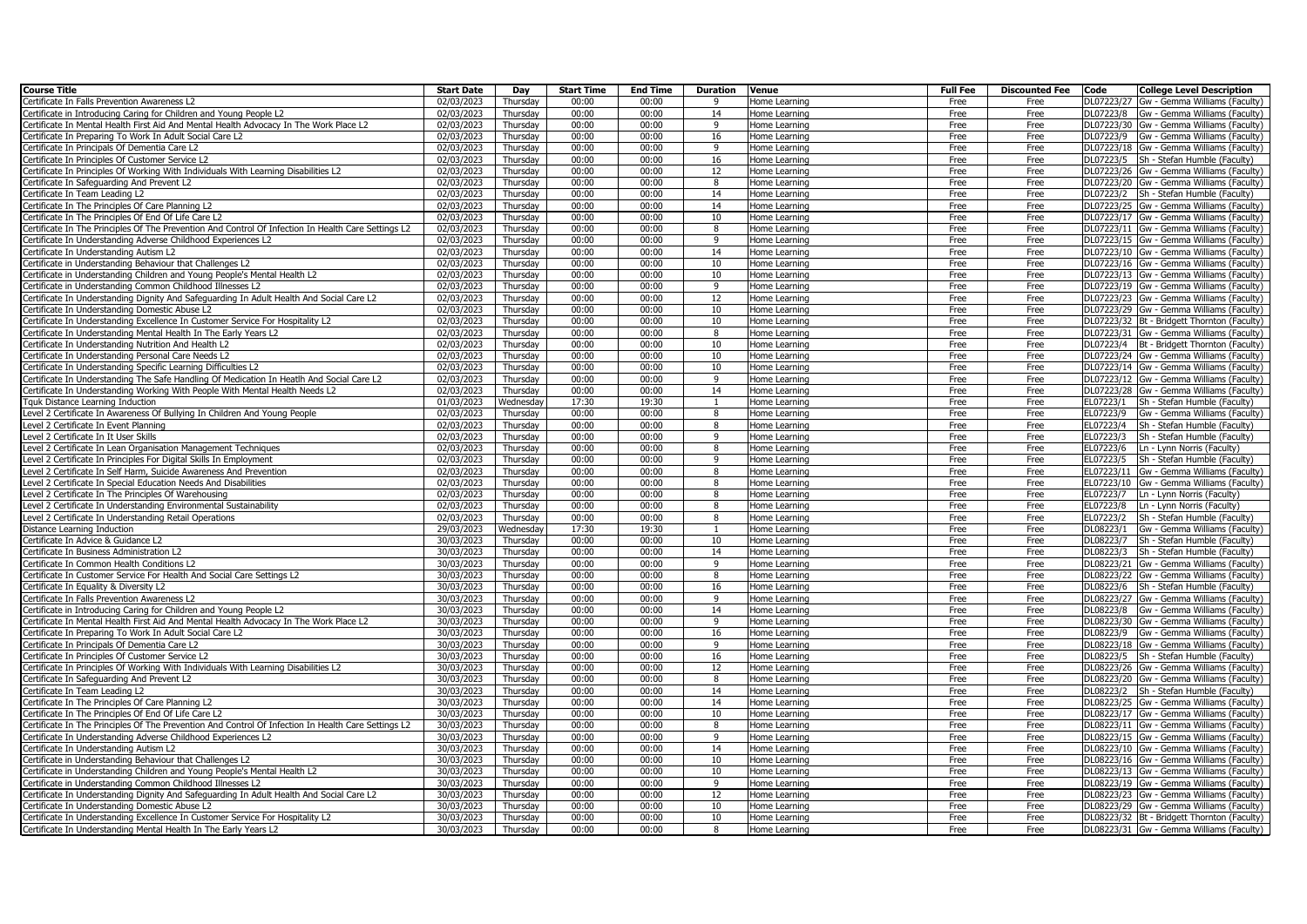| <b>Course Title</b>                                                                                 | <b>Start Date</b>       | Day       | <b>Start Time</b> | <b>End Time</b> | Duration       | Venue         | <b>Full Fee</b> | <b>Discounted Fee</b> | Code      | <b>College Level Description</b>             |
|-----------------------------------------------------------------------------------------------------|-------------------------|-----------|-------------------|-----------------|----------------|---------------|-----------------|-----------------------|-----------|----------------------------------------------|
| Certificate In Understanding Nutrition And Health L2                                                | 30/03/2023              | Thursday  | 00:00             | 00:00           | 10             | Home Learning | Free            | Free                  | DL08223/4 | Bt - Bridgett Thornton (Faculty)             |
| Certificate In Understanding Personal Care Needs L2                                                 | 30/03/2023              | Thursday  | 00:00             | 00:00           | 10             | Home Learning | Free            | Free                  |           | DL08223/24 Gw - Gemma Williams (Faculty)     |
| Certificate In Understanding Specific Learning Difficulties L2                                      | 30/03/2023              | Thursdav  | 00:00             | 00:00           | 10             | Home Learning | Free            | Free                  |           | DL08223/14 Gw - Gemma Williams (Faculty)     |
| Certificate In Understanding The Safe Handling Of Medication In Heatlh And Social Care L2           | 30/03/2023              | Thursday  | 00:00             | 00:00           | 9              | Home Learning | Free            | Free                  |           | DL08223/12 Gw - Gemma Williams (Faculty)     |
| Certificate In Understanding Working With People With Mental Health Needs L2                        | 30/03/2023              | Thursdav  | 00:00             | 00:00           | 14             | Home Learning | Free            | Free                  |           | DL08223/28 Gw - Gemma Williams (Faculty)     |
| Tquk Distance Learning Induction                                                                    | 29/03/2023              | Wednesday | 17:30             | 19:30           | $\mathbf{1}$   | Home Learning | Free            | Free                  | EL08223/1 | Sh - Stefan Humble (Faculty)                 |
| Level 2 Certificate In Awareness Of Bullying In Children And Young People                           | 30/03/2023              | Thursday  | 00:00             | 00:00           | 8              | Home Learning | Free            | Free                  | EL08223/9 | Gw - Gemma Williams (Faculty)                |
| Level 2 Certificate In Event Planning                                                               | 30/03/2023              | Thursday  | 00:00             | 00:00           | 8              | Home Learning | Free            | Free                  | EL08223/4 | Sh - Stefan Humble (Faculty)                 |
| Level 2 Certificate In It User Skills                                                               | 30/03/2023              | Thursday  | 00:00             | 00:00           | $\mathbf{q}$   | Home Learning | Free            | Free                  | EL08223/3 | Sh - Stefan Humble (Faculty)                 |
| Level 2 Certificate In Lean Organisation Management Techniques                                      | 30/03/2023              | Thursday  | 00:00             | 00:00           | 8              | Home Learning | Free            | Free                  | EL08223/6 | Ln - Lynn Norris (Faculty)                   |
| Level 2 Certificate In Principles For Digital Skills In Employment                                  | 30/03/2023              | Thursday  | 00:00             | 00:00           | $\mathbf{q}$   | Home Learning | Free            | Free                  | EL08223/5 | Sh - Stefan Humble (Faculty)                 |
| Level 2 Certificate In Self Harm, Suicide Awareness And Prevention                                  | 30/03/2023              | Thursday  | 00:00             | 00:00           | $\mathbf{g}$   | Home Learning | Free            | Free                  |           | EL08223/11 Gw - Gemma Williams (Faculty)     |
| Level 2 Certificate In Special Education Needs And Disabilities                                     | 30/03/2023              | Thursday  | 00:00             | 00:00           | 8              | Home Learning | Free            | Free                  |           | EL08223/10 Gw - Gemma Williams (Faculty)     |
| Level 2 Certificate In The Principles Of Warehousing                                                | 30/03/2023              | Thursday  | 00:00             | 00:00           | $\mathbf{g}$   | Home Learning | Free            | Free                  | EL08223/7 | Ln - Lynn Norris (Faculty)                   |
| Level 2 Certificate In Understanding Environmental Sustainability                                   | 30/03/2023              | Thursdav  | 00:00             | 00:00           | 8              | Home Learning | Free            | Free                  | EL08223/8 | Ln - Lynn Norris (Faculty)                   |
| Level 2 Certificate In Understanding Retail Operations                                              | 30/03/2023              | Thursday  | 00:00             | 00:00           | 8              | Home Learning | Free            | Free                  | EL08223/2 | Sh - Stefan Humble (Faculty)                 |
| Level 2 Award Early Years Neuroscience Induction                                                    | 18/04/2023              | Monday    | 17:00             | 18:00           | $\overline{1}$ | Home Learning | Free            | Free                  | DL16323/1 | Gw - Gemma Williams (Faculty)                |
| Childmindina                                                                                        | 26/04/2023              | Wednesday | 09:30             | 12:30           | 12             | Home Learning | 250             | 250                   | DL13323   | Gw - Gemma Williams (Faculty)                |
| Distance Learning Induction                                                                         | 26/04/2023              | Wednesday | 17:30             | 19:30           | $\overline{1}$ | Home Learning | Free            | Free                  | DL09323/1 | Gw - Gemma Williams (Faculty)                |
| Certificate In Advice & Guidance L2                                                                 | 27/04/2023              | Thursdav  | 00:00             | 00:00           | 10             | Home Learning | Free            | Free                  | DL09323/7 | Sh - Stefan Humble (Faculty)                 |
| Certificate In Business Administration L2                                                           | 27/04/2023              | Thursday  | 00:00             | 00:00           | 14             | Home Learning | Free            | Free                  | DL09324/3 | Sh - Stefan Humble (Faculty)                 |
| Certificate In Common Health Conditions L2                                                          | 27/04/2023              | Thursday  | 00:00             | 00:00           | $\mathbf{q}$   | Home Learning | Free            | Free                  |           | DL09323/21 Gw - Gemma Williams (Faculty)     |
| Certificate In Customer Service For Health And Social Care Settings L2                              | 27/04/2023              | Thursday  | 00:00             | 00:00           | 8              | Home Learning | Free            | Free                  |           | DL09323/22 Gw - Gemma Williams (Faculty)     |
| Certificate In Equality & Diversity L2                                                              | 27/04/2023              | Thursday  | 00:00             | 00:00           | 16             | Home Learning | Free            | Free                  |           | DL09324/6 Sh - Stefan Humble (Faculty)       |
| Certificate In Falls Prevention Awareness L2                                                        | $\overline{27}/04/2023$ | Thursday  | 00:00             | 00:00           | 9              | Home Learning | Free            | Free                  |           | DL09323/27 Gw - Gemma Williams (Faculty)     |
| Certificate in Introducing Caring for Children and Young People L2                                  | 27/04/2023              | Thursday  | 00:00             | 00:00           | 14             | Home Learning | Free            | Free                  |           | DL09324/8 Gw - Gemma Williams (Faculty)      |
| Certificate In Mental Health First Aid And Mental Health Advocacy In The Work Place L2              | 27/04/2023              | Thursday  | 00:00             | 00:00           | 9              | Home Learning | Free            | Free                  |           | DL09323/30 Gw - Gemma Williams (Faculty)     |
| Certificate In Preparing To Work In Adult Social Care L2                                            | 27/04/2023              | Thursday  | 00:00             | 00:00           | 16             | Home Learning | Free            | Free                  |           | DL09324/9 Gw - Gemma Williams (Faculty)      |
| Certificate In Principals Of Dementia Care L2                                                       | 27/04/2023              | Thursday  | 00:00             | 00:00           | 9              | Home Learning | Free            | Free                  |           | DL09323/18 Gw - Gemma Williams (Faculty)     |
| Certificate In Principles Of Customer Service L2                                                    | 27/04/2023              | Thursdav  | 00:00             | 00:00           | 16             | Home Learning | Free            | Free                  |           | DL09324/5   Sh - Stefan Humble (Faculty)     |
| Certificate In Principles Of Working With Individuals With Learning Disabilities L2                 | 27/04/2023              | Thursday  | 00:00             | 00:00           | 12             | Home Learning | Free            | Free                  |           | DL09323/26 Gw - Gemma Williams (Faculty)     |
| Certificate In Safeguarding And Prevent L2                                                          | 27/04/2023              | Thursdav  | 00:00             | 00:00           | 8              | Home Learning | Free            | Free                  |           | DL09323/20 Gw - Gemma Williams (Faculty)     |
| Certificate In Team Leading L2                                                                      | 27/04/2023              | Thursday  | 00:00             | 00:00           | 14             | Home Learning | Free            | Free                  |           | DL09324/2 Sh - Stefan Humble (Faculty)       |
| Certificate In The Principles Of Care Planning L2                                                   | 27/04/2023              | Thursday  | 00:00             | 00:00           | 14             | Home Learning | Free            | Free                  |           | DL09324/25 Gw - Gemma Williams (Faculty)     |
| Certificate In The Principles Of End Of Life Care L2                                                | 27/04/2023              | Thursdav  | 00:00             | 00:00           | 10             | Home Learning | Free            | Free                  |           | DL09323/17 Gw - Gemma Williams (Faculty)     |
| Certificate In The Principles Of The Prevention And Control Of Infection In Health Care Settings L2 | 27/04/2023              | Thursday  | 00:00             | 00:00           | 8              | Home Learning | Free            | Free                  |           | DL09323/11 Gw - Gemma Williams (Faculty)     |
| Certificate In Understanding Adverse Childhood Experiences L2                                       | 27/04/2023              | Thursdav  | 00:00             | 00:00           | 9              | Home Learning | Free            | Free                  |           | DL09323/15 Gw - Gemma Williams (Faculty)     |
| Certificate In Understanding Autism L2                                                              | 27/04/2023              | Thursday  | 00:00             | 00:00           | 14             | Home Learning | Free            | Free                  |           | DL09324/10 Gw - Gemma Williams (Faculty)     |
| Certificate in Understanding Behaviour that Challenges L2                                           | 27/04/2023              | Thursday  | 00:00             | 00:00           | 10             | Home Learning | Free            | Free                  |           | DL09323/16 Gw - Gemma Williams (Faculty)     |
| Certificate in Understanding Children and Young People's Mental Health L2                           | 27/04/2023              | Thursday  | 00:00             | 00:00           | 10             | Home Learning | Free            | Free                  |           | DL09323/13 Gw - Gemma Williams (Faculty)     |
| Certificate in Understanding Common Childhood Illnesses L2                                          | 27/04/2023              | Thursday  | 00:00             | 00:00           | $\mathbf{q}$   | Home Learning | Free            | Free                  |           | DL09323/19 Gw - Gemma Williams (Faculty)     |
| Certificate In Understanding Dignity And Safeguarding In Adult Health And Social Care L2            | 27/04/2023              | Thursday  | 00:00             | 00:00           | 12             | Home Learning | Free            | Free                  |           | DL09323/23 Gw - Gemma Williams (Faculty)     |
| Certificate In Understanding Domestic Abuse L2                                                      | 27/04/2023              | Thursday  | 00:00             | 00:00           | 10             | Home Learning | Free            | Free                  |           | DL09323/29 Gw - Gemma Williams (Faculty)     |
| Certificate In Understanding Excellence In Customer Service For Hospitality L2                      | 27/04/2023              | Thursday  | 00:00             | 00:00           | 10             | Home Learning | Free            | Free                  |           | DL09323/32 Bt - Bridgett Thornton (Faculty)  |
| Certificate In Understanding Mental Health In The Early Years L2                                    | 27/04/2023              | Thursday  | 00:00             | 00:00           | 8              | Home Learning | Free            | Free                  |           | DL09323/31 Gw - Gemma Williams (Faculty)     |
| Certificate In Understanding Nutrition And Health L2                                                | 27/04/2023              | Thursday  | 00:00             | 00:00           | 10             | Home Learning | Free            | Free                  |           | DL09323/4   Bt - Bridgett Thornton (Faculty) |
| Certificate In Understanding Personal Care Needs L2                                                 | 27/04/2023              | Thursdav  | 00:00             | 00:00           | 10             | Home Learning | Free            | Free                  |           | DL09323/24 Gw - Gemma Williams (Faculty)     |
| Certificate In Understanding Specific Learning Difficulties L2                                      | 27/04/2023              | Thursday  | 00:00             | 00:00           | 10             | Home Learning | Free            | Free                  |           | DL09323/14 Gw - Gemma Williams (Faculty)     |
| Certificate In Understanding The Safe Handling Of Medication In Heatlh And Social Care L2           | 27/04/2023              | Thursday  | 00:00             | 00:00           | $\mathbf{q}$   | Home Learning | Free            | Free                  |           | DL09323/12 Gw - Gemma Williams (Faculty)     |
| Certificate In Understanding Working With People With Mental Health Needs L2                        | 27/04/2023              | Thursday  | 00:00             | 00:00           | 14             | Home Learning | Free            | Free                  |           | DL09324/28 Gw - Gemma Williams (Faculty)     |
| Tquk Distance Learning Induction                                                                    | 26/04/2023              | Wednesday | 17:30             | 19:30           |                | Home Learning | Free            | Free                  | EL09323/1 | Sh - Stefan Humble (Faculty)                 |
| Level 2 Certificate In Awareness Of Bullying In Children And Young People                           | 27/04/2023              | Thursday  | 00:00             | 00:00           | $\mathbf{g}$   | Home Learning | Free            | Free                  | EL09323/9 | Gw - Gemma Williams (Faculty)                |
| Level 2 Certificate In Event Planning                                                               | 27/04/2023              | Thursday  | 00:00             | 00:00           | 8              | Home Learning | Free            | Free                  | EL09323/4 | Sh - Stefan Humble (Faculty)                 |
| Level 2 Certificate In It User Skills                                                               | 27/04/2023              | Thursday  | 00:00             | 00:00           | 9              | Home Learning | Free            | Free                  | EL09323/3 | Sh - Stefan Humble (Faculty)                 |
| Level 2 Certificate In Lean Organisation Management Techniques                                      | 27/04/2023              | Thursday  | 00:00             | 00:00           | 8              | Home Learning | Free            | Free                  | EL09323/6 | Ln - Lynn Norris (Faculty)                   |
| Level 2 Certificate In Principles For Digital Skills In Employment                                  | 27/04/2023              | Thursday  | 00:00             | 00:00           | $\mathbf{q}$   | Home Learning | Free            | Free                  | EL09323/5 | Sh - Stefan Humble (Faculty)                 |
| Level 2 Certificate In Self Harm, Suicide Awareness And Prevention                                  | 27/04/2023              | Thursdav  | 00:00             | 00:00           | 8              | Home Learning | Free            | Free                  |           | EL09323/11 Gw - Gemma Williams (Faculty)     |
| Level 2 Certificate In Special Education Needs And Disabilities                                     | 27/04/2023              | Thursday  | 00:00             | 00:00           | 8              | Home Learning | Free            | Free                  |           | EL09323/10 Gw - Gemma Williams (Faculty)     |
| Level 2 Certificate In The Principles Of Warehousing                                                | $\overline{27}/04/2023$ | Thursday  | 00:00             | 00:00           | 8              | Home Learning | Free            | Free                  |           | EL09323/7   Ln - Lynn Norris (Faculty)       |
| Level 2 Certificate In Understanding Environmental Sustainability                                   | 27/04/2023              | Thursday  | 00:00             | 00:00           | 8              | Home Learning | Free            | Free                  | EL09323/8 | Ln - Lynn Norris (Faculty)                   |
| Level 2 Certificate In Understanding Retail Operations                                              | 27/04/2023              | Thursday  | 00:00             | 00:00           | 8              | Home Learning | Free            | Free                  | EL09323/2 | Sh - Stefan Humble (Faculty)                 |
| Distance Learning Induction                                                                         | 24/05/2023              | Wednesday | 17:30             | 19:30           | $\overline{1}$ | Home Learning | Free            | Free                  | DL10323/1 | Gw - Gemma Williams (Faculty)                |
| Certificate In Advice & Guidance L2                                                                 | 25/05/2023              | Thursday  | 00:00             | 00:00           | 10             | Home Learning | Free            | Free                  | DL10323/7 | Sh - Stefan Humble (Faculty)                 |
|                                                                                                     | 25/05/2023              | Thursday  | 00:00             | 00:00           | 14             | Home Learning | Free            | Free                  |           | DL10324/3 Sh - Stefan Humble (Faculty)       |
| Certificate In Business Administration L2                                                           |                         |           |                   |                 |                |               |                 |                       |           |                                              |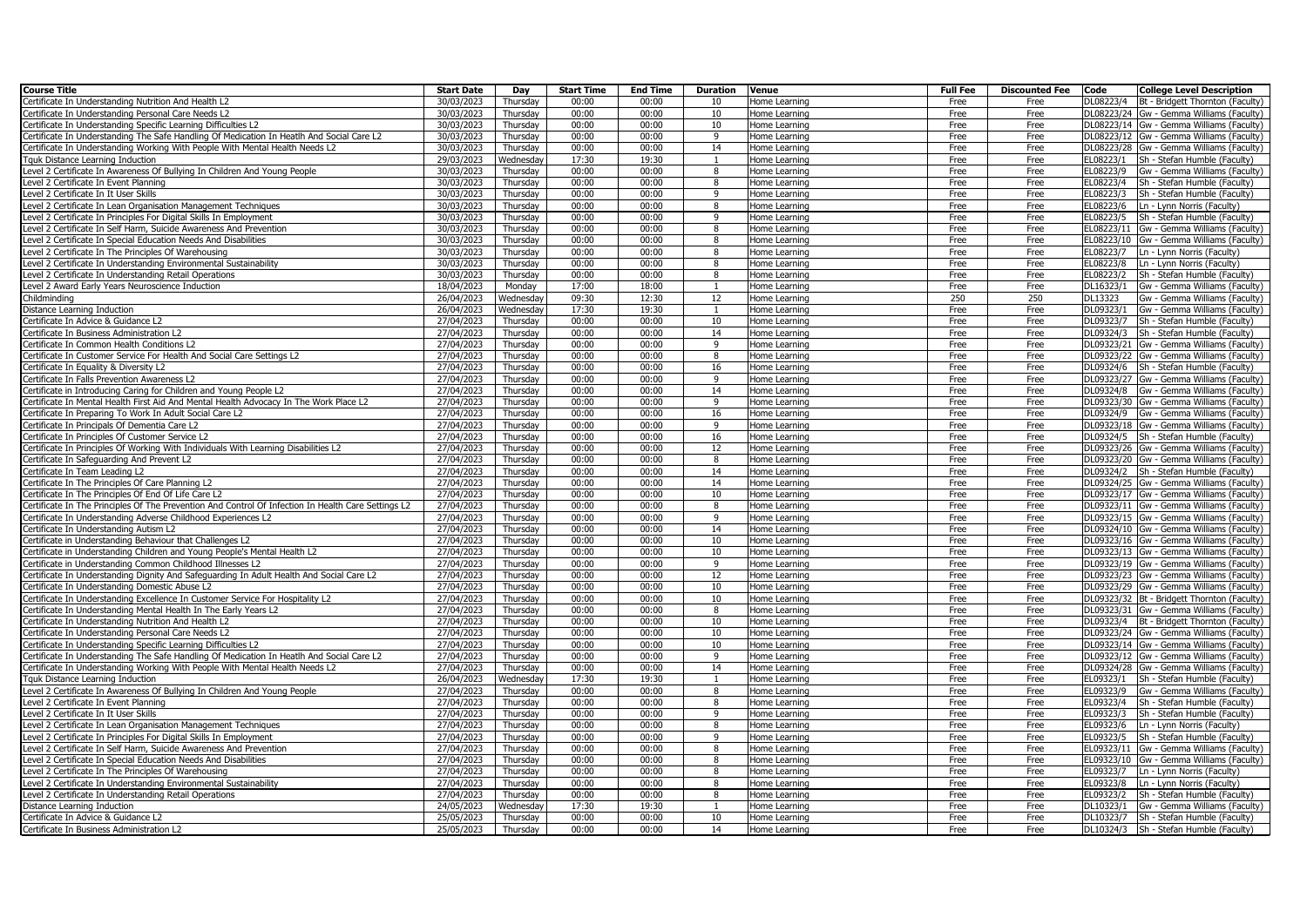| <b>Course Title</b>                                                                                                                                  | <b>Start Date</b>        | Day                  | <b>Start Time</b> | <b>End Time</b> | <b>Duration</b> | Venue                          | <b>Full Fee</b> | <b>Discounted Fee</b> | Code      | <b>College Level Description</b>                                                         |
|------------------------------------------------------------------------------------------------------------------------------------------------------|--------------------------|----------------------|-------------------|-----------------|-----------------|--------------------------------|-----------------|-----------------------|-----------|------------------------------------------------------------------------------------------|
| Certificate In Common Health Conditions L2                                                                                                           | 25/05/2023               | Thursday             | 00:00             | 00:00           | <b>q</b>        | Home Learning                  | Free            | Free                  |           | DL10323/21 Gw - Gemma Williams (Faculty)                                                 |
| Certificate In Customer Service For Health And Social Care Settings L2                                                                               | 25/05/2023               | Thursday             | 00:00             | 00:00           | 8               | Home Learning                  | Free            | Free                  |           | DL10323/22 Gw - Gemma Williams (Faculty)                                                 |
| ertificate In Equality & Diversity L2                                                                                                                | 25/05/2023               | Thursdav             | 00:00             | 00:00           | 16              | Home Learning                  | Free            | Free                  |           | DL10324/6 Sh - Stefan Humble (Faculty)                                                   |
| Certificate In Falls Prevention Awareness L2                                                                                                         | 25/05/2023               | Thursday             | 00:00             | 00:00           | 9               | Home Learning                  | Free            | Free                  |           | DL10323/27 Gw - Gemma Williams (Faculty)                                                 |
| Certificate in Introducing Caring for Children and Young People L2                                                                                   | 25/05/2023               | Thursdav             | 00:00             | 00:00           | 14              | Home Learning                  | Free            | Free                  |           | DL10324/8 Gw - Gemma Williams (Faculty)                                                  |
| Certificate In Mental Health First Aid And Mental Health Advocacy In The Work Place L2                                                               | 25/05/2023               | Thursday             | 00:00             | 00:00           | 9               | Home Learning                  | Free            | Free                  |           | DL10323/30 Gw - Gemma Williams (Faculty)                                                 |
| Certificate In Preparing To Work In Adult Social Care L2                                                                                             | 25/05/2023               | Thursdav             | 00:00             | 00:00           | 16              | Home Learning                  | Free            | Free                  |           | DL10324/9 Gw - Gemma Williams (Faculty)                                                  |
| ertificate In Principals Of Dementia Care L2                                                                                                         | 25/05/2023               | Thursday             | 00:00             | 00:00           | 9               | Home Learning                  | Free            | Free                  |           | DL10323/18 Gw - Gemma Williams (Faculty)                                                 |
| ertificate In Principles Of Customer Service L2                                                                                                      | 25/05/2023               | Thursday             | 00:00             | 00:00           | 16              | Home Learning                  | Free            | Free                  |           | DL10324/5 Sh - Stefan Humble (Faculty)                                                   |
| ertificate In Principles Of Working With Individuals With Learning Disabilities L2                                                                   | 25/05/2023               | Thursday             | 00:00             | 00:00           | 12              | Home Learning                  | Free            | Free                  |           | DL10324/26 Gw - Gemma Williams (Faculty)                                                 |
| ertificate In Safeguarding And Prevent L2                                                                                                            | 25/05/2023               | Thursday             | 00:00             | 00:00           | 8               | Home Learning                  | Free            | Free                  |           | DL10323/20 Gw - Gemma Williams (Faculty)                                                 |
| Certificate In Team Leading L2                                                                                                                       | 25/05/2023               | Thursday             | 00:00             | 00:00           | 14              | Home Learning                  | Free            | Free                  |           | DL10324/2   Sh - Stefan Humble (Faculty)                                                 |
| ertificate In The Principles Of Care Planning L2                                                                                                     | 25/05/2023               | Thursday             | 00:00             | 00:00           | 14              | Home Learning                  | Free            | Free                  |           | DL10324/25 Gw - Gemma Williams (Faculty)                                                 |
| Certificate In The Principles Of End Of Life Care L2                                                                                                 | 25/05/2023               | Thursday             | 00:00             | 00:00           | 10              | Home Learning                  | Free            | Free                  |           | DL10324/17 Gw - Gemma Williams (Faculty)                                                 |
| Certificate In The Principles Of The Prevention And Control Of Infection In Health Care Settings L2                                                  | 25/05/2023               | Thursdav             | 00:00             | 00:00           | $\mathbf{g}$    | Home Learning                  | Free            | Free                  |           | DL10323/11 Gw - Gemma Williams (Faculty)                                                 |
| ertificate In Understanding Adverse Childhood Experiences L2                                                                                         | 25/05/2023               | Thursday             | 00:00             | 00:00           | 9               | Home Learning                  | Free            | Free                  |           | DL10323/15 Gw - Gemma Williams (Faculty)                                                 |
| Certificate In Understanding Autism L2                                                                                                               | 25/05/2023               | Thursdav             | 00:00             | 00:00           | 14              | Home Learning                  | Free            | Free                  |           | DL10324/10 Gw - Gemma Williams (Faculty)                                                 |
| ertificate in Understanding Behaviour that Challenges L2<br>Certificate in Understanding Children and Young People's Mental Health L2                | 25/05/2023               | Thursday<br>Thursday | 00:00<br>00:00    | 00:00<br>00:00  | 10<br>10        | Home Learning                  | Free            | Free<br>Free          |           | DL10324/16 Gw - Gemma Williams (Faculty)<br>DL10324/13 Gw - Gemma Williams (Faculty)     |
|                                                                                                                                                      | 25/05/2023<br>25/05/2023 |                      | 00:00             | 00:00           | 9               | Home Learning                  | Free            |                       |           |                                                                                          |
| ertificate in Understanding Common Childhood Illnesses L2<br>ertificate In Understanding Dignity And Safeguarding In Adult Health And Social Care L2 | 25/05/2023               | Thursday<br>Thursday | 00:00             | 00:00           | 12              | Home Learning<br>Home Learning | Free<br>Free    | Free<br>Free          |           | DL10323/19 Gw - Gemma Williams (Faculty)<br>DL10324/23 Gw - Gemma Williams (Faculty)     |
| ertificate In Understanding Domestic Abuse L2                                                                                                        | 25/05/2023               | Thursday             | 00:00             | 00:00           | 10              |                                | Free            |                       |           | DL10324/29 Gw - Gemma Williams (Faculty)                                                 |
| ertificate In Understanding Excellence In Customer Service For Hospitality L2                                                                        | 25/05/2023               | Thursday             | 00:00             | 00:00           | 10              | Home Learning<br>Home Learning | Free            | Free<br>Free          |           | DL10323/32 Bt - Bridgett Thornton (Faculty)                                              |
|                                                                                                                                                      |                          |                      | 00:00             | 00:00           | 8               |                                |                 | Free                  |           |                                                                                          |
| ertificate In Understanding Mental Health In The Early Years L2<br>Certificate In Understanding Nutrition And Health L2                              | 25/05/2023<br>25/05/2023 | Thursday<br>Thursday | 00:00             | 00:00           | 10              | Home Learning<br>Home Learning | Free<br>Free    | Free                  |           | DL10323/31 Gw - Gemma Williams (Faculty)<br>DL10323/4   Bt - Bridgett Thornton (Faculty) |
| Certificate In Understanding Personal Care Needs L2                                                                                                  | 25/05/2023               | Thursday             | 00:00             | 00:00           | 10              | Home Learning                  | Free            | Free                  |           | DL10324/24 Gw - Gemma Williams (Faculty)                                                 |
| ertificate In Understanding Specific Learning Difficulties L2                                                                                        | 25/05/2023               | Thursday             | 00:00             | 00:00           | 10              | Home Learning                  | Free            | Free                  |           | DL10324/14 Gw - Gemma Williams (Faculty)                                                 |
| ertificate In Understanding The Safe Handling Of Medication In Heatlh And Social Care L2                                                             | 25/05/2023               | Thursday             | 00:00             | 00:00           | q               | Home Learning                  | Free            | Free                  |           | DL10323/12 Gw - Gemma Williams (Faculty)                                                 |
| Certificate In Understanding Working With People With Mental Health Needs L2                                                                         | 25/05/2023               | Thursday             | 00:00             | 00:00           | 14              | Home Learning                  | Free            | Free                  |           | DL10324/28 Gw - Gemma Williams (Faculty)                                                 |
| Tquk Distance Learning Induction                                                                                                                     | 24/05/2023               | Wednesday            | 17:30             | 19:30           |                 | Home Learning                  | Free            | Free                  | EL10323/1 | Sh - Stefan Humble (Faculty)                                                             |
| Level 2 Certificate In Awareness Of Bullying In Children And Young People                                                                            | 25/05/2023               | Thursday             | 00:00             | 00:00           | 8               | Home Learning                  | Free            | Free                  | EL10323/9 | Gw - Gemma Williams (Faculty)                                                            |
| Level 2 Certificate In Event Planning                                                                                                                | 25/05/2023               | Thursdav             | 00:00             | 00:00           | 8               | Home Learning                  | Free            | Free                  | EL10323/4 | Sh - Stefan Humble (Faculty)                                                             |
| Level 2 Certificate In It User Skills                                                                                                                | 25/05/2023               | Thursday             | 00:00             | 00:00           | 9               | Home Learning                  | Free            | Free                  | EL10323/3 | Sh - Stefan Humble (Faculty)                                                             |
| Level 2 Certificate In Lean Organisation Management Techniques                                                                                       | 25/05/2023               | Thursdav             | 00:00             | 00:00           | 8               | Home Learning                  | Free            | Free                  | EL10323/6 | Ln - Lynn Norris (Faculty)                                                               |
| Level 2 Certificate In Principles For Digital Skills In Employment                                                                                   | 25/05/2023               | Thursday             | 00:00             | 00:00           | 9               | Home Learning                  | Free            | Free                  | EL10323/5 | Sh - Stefan Humble (Faculty)                                                             |
| Level 2 Certificate In Self Harm, Suicide Awareness And Prevention                                                                                   | 25/05/2023               | Thursday             | 00:00             | 00:00           | 8               | Home Learning                  | Free            | Free                  |           | EL10323/11 Gw - Gemma Williams (Faculty)                                                 |
| Level 2 Certificate In Special Education Needs And Disabilities                                                                                      | 25/05/2023               | Thursday             | 00:00             | 00:00           | 8               | Home Learning                  | Free            | Free                  |           | EL10323/10 Gw - Gemma Williams (Faculty)                                                 |
| evel 2 Certificate In The Principles Of Warehousing                                                                                                  | 25/05/2023               | Thursday             | 00:00             | 00:00           | 8               | Home Learning                  | Free            | Free                  | EL10323/7 | Ln - Lynn Norris (Faculty)                                                               |
| Level 2 Certificate In Understanding Environmental Sustainability                                                                                    | $\overline{25}/05/2023$  | Thursdav             | 00:00             | 00:00           | 8               | Home Learning                  | Free            | Free                  | EL10323/8 | Ln - Lynn Norris (Faculty)                                                               |
| evel 2 Certificate In Understanding Retail Operations                                                                                                | 25/05/2023               | Thursday             | 00:00             | 00:00           | 8               | Home Learning                  | Free            | Free                  | EL10323/2 | Sh - Stefan Humble (Faculty)                                                             |
| Vistance Learning Induction                                                                                                                          | 21/06/2023               | Wednesday            | 17:30             | 19:30           |                 | Home Learning                  | Free            | Free                  | DL11323/1 | Gw - Gemma Williams (Faculty)                                                            |
| Certificate In Advice & Guidance L2                                                                                                                  | 22/06/2023               | Thursdav             | 00:00             | 00:00           | 10              | Home Learning                  | Free            | Free                  | DL11324/7 | Sh - Stefan Humble (Faculty)                                                             |
| ertificate In Common Health Conditions L2                                                                                                            | 22/06/2023               | Thursday             | 00:00             | 00:00           | 9               | Home Learning                  | Free            | Free                  |           | DL11324/21 Gw - Gemma Williams (Faculty)                                                 |
| Certificate In Customer Service For Health And Social Care Settings L2                                                                               | 22/06/2023               | Thursday             | 00:00             | 00:00           | $\mathbf{g}$    | Home Learning                  | Free            | Free                  |           | DL11324/22 Gw - Gemma Williams (Faculty)                                                 |
| ertificate In Falls Prevention Awareness L2                                                                                                          | 22/06/2023               | Thursday             | 00:00             | 00:00           | 9               | Home Learning                  | Free            | Free                  |           | DL11324/27 Gw - Gemma Williams (Faculty)                                                 |
| Certificate in Introducing Caring for Children and Young People L2                                                                                   | 22/06/2023               | Thursday             | 00:00             | 00:00           | 14              | Home Learning                  | Free            | Free                  |           | DL11324/8 Gw - Gemma Williams (Faculty)                                                  |
| Certificate In Mental Health First Aid And Mental Health Advocacy In The Work Place L2                                                               | 22/06/2023               | Thursday             | 00:00             | 00:00           | 9               | Home Learning                  | Free            | Free                  |           | DL11324/30 Gw - Gemma Williams (Faculty)                                                 |
| ertificate In Preparing To Work In Adult Social Care L2                                                                                              | 22/06/2023               | Thursday             | 00:00             | 00:00           | 16              | Home Learning                  | Free            | Free                  |           | DL11324/9 Gw - Gemma Williams (Faculty)                                                  |
| Certificate In Principals Of Dementia Care L2                                                                                                        | 22/06/2023               | Thursday             | 00:00             | 00:00           | 9               | Home Learning                  | Free            | Free                  |           | DL11324/18 Gw - Gemma Williams (Faculty)                                                 |
| ertificate In Principles Of Working With Individuals With Learning Disabilities L2                                                                   | 22/06/2023               | Thursday             | 00:00             | 00:00           | 12              | Home Learning                  | Free            | Free                  |           | DL11324/26 Gw - Gemma Williams (Faculty)                                                 |
| Certificate In Safeguarding And Prevent L2                                                                                                           | 22/06/2023               | Thursday             | 00:00             | 00:00           | 8               | Home Learning                  | Free            | Free                  |           | DL11324/20 Gw - Gemma Williams (Faculty)                                                 |
| ertificate In The Principles Of Care Planning L2                                                                                                     | 22/06/2023               | Thursdav             | 00:00             | 00:00           | 14              | Home Learning                  | Free            | Free                  |           | DL11324/25 Gw - Gemma Williams (Faculty)                                                 |
| Certificate In The Principles Of End Of Life Care L2                                                                                                 | 22/06/2023               | Thursday<br>Thursdav | 00:00<br>00:00    | 00:00<br>00:00  | 10              | Home Learning                  | Free            | Free                  |           | DL11324/17 Gw - Gemma Williams (Faculty)                                                 |
| ertificate In The Principles Of The Prevention And Control Of Infection In Health Care Settings L2                                                   | 22/06/2023               |                      |                   |                 | 8               | Home Learning                  | Free            | Free                  |           | DL11324/11 Gw - Gemma Williams (Faculty)                                                 |
| ertificate In Understanding Adverse Childhood Experiences L2                                                                                         | 22/06/2023               | Thursday             | 00:00<br>00:00    | 00:00<br>00:00  | 9<br>14         | Home Learning                  | Free<br>Free    | Free<br>Free          |           | DL11324/15 Gw - Gemma Williams (Faculty)<br>DL11324/10 Gw - Gemma Williams (Faculty)     |
| Certificate In Understanding Autism L2                                                                                                               | 22/06/2023               | Thursday             | 00:00             | 00:00           |                 | Home Learning                  |                 |                       |           |                                                                                          |
| Certificate in Understanding Behaviour that Challenges L2<br>ertificate in Understanding Children and Young People's Mental Health L2                | 22/06/2023<br>22/06/2023 | Thursday<br>Thursday | 00:00             | 00:00           | 10<br>10        | Home Learning<br>Home Learning | Free<br>Free    | Free<br>Free          |           | DL11324/16 Gw - Gemma Williams (Faculty)<br>DL11324/13 Gw - Gemma Williams (Faculty)     |
| Certificate in Understanding Common Childhood Illnesses L2                                                                                           | $\overline{22}/06/2023$  | Thursday             | 00:00             | 00:00           | q               | Home Learning                  | Free            | Free                  |           | DL11324/19 Gw - Gemma Williams (Faculty)                                                 |
| ertificate In Understanding Dignity And Safeguarding In Adult Health And Social Care L2                                                              | 22/06/2023               | Thursday             | 00:00             | 00:00           | 12              | Home Learning                  | Free            | Free                  |           | DL11324/23 Gw - Gemma Williams (Faculty)                                                 |
| Certificate In Understanding Domestic Abuse L2                                                                                                       | 22/06/2023               | Thursday             | 00:00             | 00:00           | 10              | Home Learning                  | Free            | Free                  |           | DL11324/29 Gw - Gemma Williams (Faculty)                                                 |
| ertificate In Understanding Excellence In Customer Service For Hospitality L2                                                                        | 22/06/2023               | Thursday             | 00:00             | 00:00           | 10              | Home Learning                  | Free            | Free                  |           | DL11324/32 Bt - Bridgett Thornton (Faculty)                                              |
| Certificate In Understanding Mental Health In The Early Years L2                                                                                     | 22/06/2023               | Thursday             | 00:00             | 00:00           | $\mathbf{g}$    | Home Learning                  | Free            | Free                  |           | DL11324/31 Gw - Gemma Williams (Faculty)                                                 |
| Certificate In Understanding Nutrition And Health L2                                                                                                 | 22/06/2023               | Thursdav             | 00:00             | 00:00           | 10              | Home Learning                  | Free            | Free                  |           | DL11324/4 Bt - Bridgett Thornton (Faculty)                                               |
|                                                                                                                                                      |                          |                      |                   |                 |                 |                                |                 |                       |           |                                                                                          |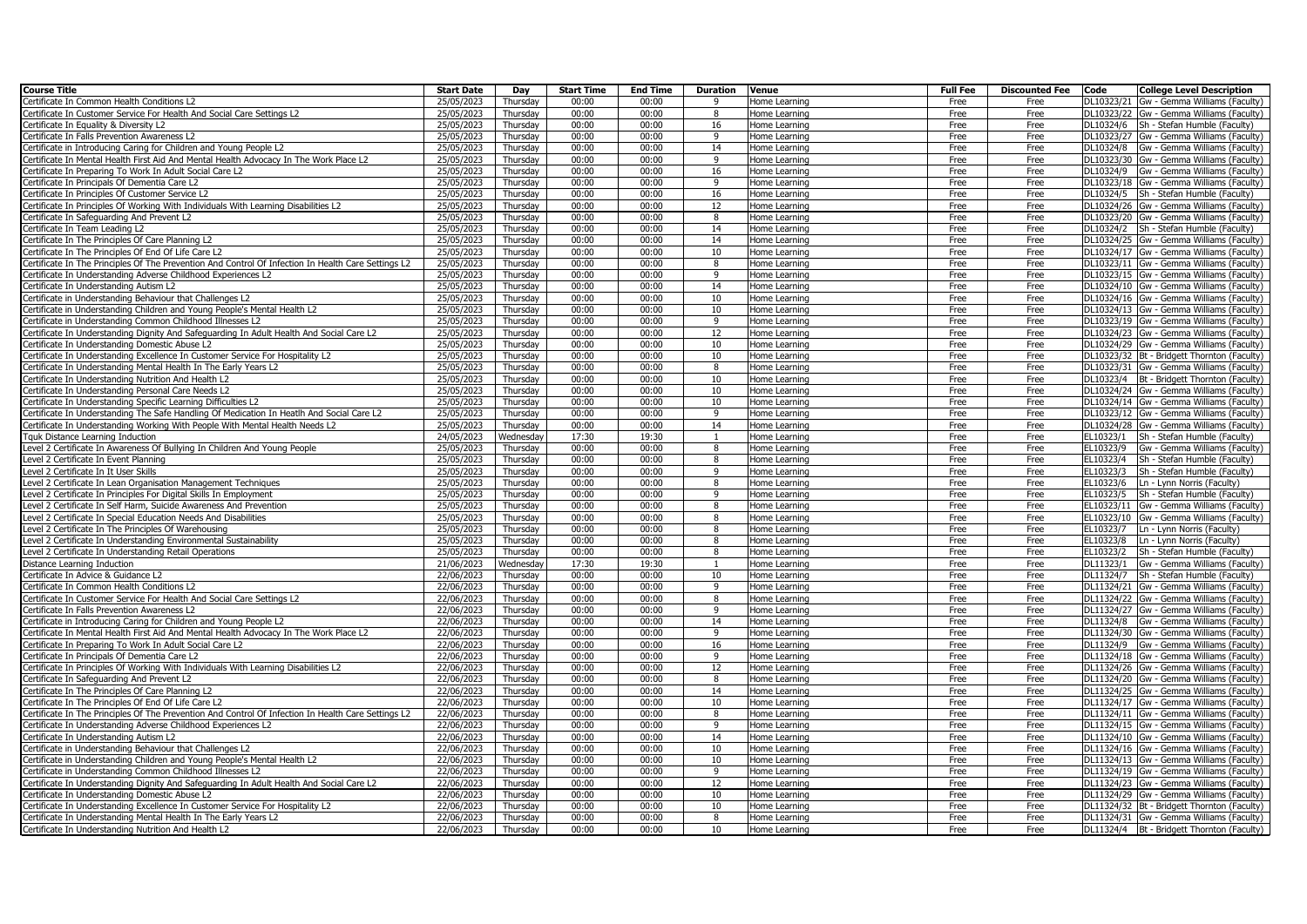| <b>Course Title</b>                                                                                                                  | <b>Start Date</b>   | Day       | <b>Start Time</b> | <b>End Time</b> | <b>Duration</b> | Venue                                      | <b>Full Fee</b> | <b>Discounted Fee</b> | Code            | <b>College Level Description</b>         |
|--------------------------------------------------------------------------------------------------------------------------------------|---------------------|-----------|-------------------|-----------------|-----------------|--------------------------------------------|-----------------|-----------------------|-----------------|------------------------------------------|
| Certificate In Understanding Personal Care Needs L2                                                                                  | 22/06/2023          | Thursday  | 00:00             | 00:00           | 10              | Home Learning                              | Free            | Free                  |                 | DL11324/24 Gw - Gemma Williams (Faculty) |
| Certificate In Understanding Specific Learning Difficulties L2                                                                       | 22/06/2023          | Thursday  | 00:00             | 00:00           | 10              | Home Learning                              | Free            | Free                  |                 | DL11324/14 Gw - Gemma Williams (Faculty) |
| Certificate In Understanding The Safe Handling Of Medication In Heatlh And Social Care L2                                            | 22/06/2023          | Thursday  | 00:00             | 00:00           | 9               | Home Learning                              | Free            | Free                  |                 | DL11324/12 Gw - Gemma Williams (Faculty) |
| Certificate In Understanding Working With People With Mental Health Needs L2                                                         | 22/06/2023          | Thursday  | 00:00             | 00:00           | 14              | Home Learning                              | Free            | Free                  |                 | DL11324/28 Gw - Gemma Williams (Faculty) |
| Tquk Distance Learning Induction                                                                                                     | 21/06/2023          | Wednesday | 17:30             | 19:30           | $\mathbf{1}$    | Home Learning                              | Free            | Free                  | EL11323/1       | Sh - Stefan Humble (Faculty)             |
| Level 2 Certificate In Awareness Of Bullying In Children And Young People                                                            | 22/06/2023          | Thursday  | 00:00             | 00:00           | -8              | Home Learning                              | Free            | Free                  | EL11324/9       | Gw - Gemma Williams (Faculty)            |
| Level 2 Certificate In Event Planning                                                                                                | 22/06/2023          | Thursday  | 00:00             | 00:00           | 8               | Home Learning                              | Free            | Free                  | EL11324/4       | Sh - Stefan Humble (Faculty)             |
| Level 2 Certificate In It User Skills                                                                                                | 22/06/2023          | Thursdav  | 00:00             | 00:00           | 9               | Home Learning                              | Free            | Free                  |                 | EL11324/3 Sh - Stefan Humble (Faculty)   |
| Level 2 Certificate In Lean Organisation Management Techniques                                                                       | 22/06/2023          | Thursdav  | 00:00             | 00:00           | 8               | Home Learning                              | Free            | Free                  |                 | EL11324/6   Ln - Lynn Norris (Faculty)   |
| Level 2 Certificate In Principles For Digital Skills In Employment                                                                   | 22/06/2023          | Thursday  | 00:00             | 00:00           | q               | Home Learning                              | Free            | Free                  |                 | EL11324/5 Sh - Stefan Humble (Faculty)   |
| Level 2 Certificate In Self Harm, Suicide Awareness And Prevention                                                                   | 22/06/2023          | Thursday  | 00:00             | 00:00           | 8               | Home Learning                              | Free            | Free                  |                 | EL11324/11 Gw - Gemma Williams (Faculty) |
| Level 2 Certificate In Special Education Needs And Disabilities                                                                      | 22/06/2023          | Thursday  | 00:00             | 00:00           | 8               | Home Learning                              | Free            | Free                  |                 | EL11324/10 Gw - Gemma Williams (Faculty) |
| Level 2 Certificate In The Principles Of Warehousing                                                                                 | 22/06/2023          | Thursdav  | 00:00             | 00:00           | $\mathbf{g}$    | Home Learning                              | Free            | Free                  | EL11324/7       | Ln - Lynn Norris (Faculty)               |
| Level 2 Certificate In Understanding Environmental Sustainability                                                                    | 22/06/2023          | Thursday  | 00:00             | 00:00           | 8               | Home Learning                              | Free            | Free                  | EL11324/8       | Ln - Lynn Norris (Faculty)               |
| Level 2 Certificate In Understanding Retail Operations                                                                               | 22/06/2023          | Thursdav  | 00:00             | 00:00           | 8               | Home Learning                              | Free            | Free                  |                 | EL11324/2 Sh - Stefan Humble (Faculty)   |
| English & Maths (including English for speakers of other languages - ESOL - A fee may apply for those with GCSE Grade C (4) or above |                     |           |                   |                 |                 |                                            |                 |                       |                 |                                          |
| <b>GSCE Maths</b>                                                                                                                    | 13/09/2022          | Tuesday   | 18:00             | 21:00           | 32              | Norham Adult Learning Centre               | Free            | Free                  | NO10123         | De - Dave Edington (Faculty)             |
| <b>GCSE English</b>                                                                                                                  | 14/09/2022          | Wednesday | 18:00             | 22:00           | 32              | Norham Adult Learning Centre               | Free            | Free                  | NO11123         | De - Dave Edington (Faculty)             |
| <b>Health, Wellbeing &amp; Sport</b>                                                                                                 |                     |           |                   |                 |                 |                                            |                 |                       |                 |                                          |
| <b>Falls Prevention Awareness</b>                                                                                                    | 11/08/2022          | Thursday  | 17:30             | 19:30           | -1              | White Swan Centre                          | Free            | $\overline{0}$        | WS14123         | Gw - Gemma Williams (Faculty)            |
| Level 3 Award For Special Education Needs Co-Ordinator In The Early Years                                                            | 20/09/2022          | Tuesday   | 18:00             | 21:00           | 5               | John Spence Community High School          | 250             | 250                   | JS03123         | Gw - Gemma Williams (Faculty)            |
| Certificate In Mental Health First Aid And Mental Health Advocacy In The Work Place                                                  | 27/09/2022          | Tuesday   | 16:00             | 17:30           | 9               | Norham Adult Learning Centre               | Free            | Free                  | NO19123         | Gw - Gemma Williams (Faculty)            |
| Certificate In Mental Health First Aid And Mental Health Advocacy In The Work Place                                                  | 17/01/2023          | Tuesday   | 16:00             | 17:30           | 9               | Norham Adult Learning Centre               | Free            | Free                  | NO19223         | Gw - Gemma Williams (Faculty)            |
| <b>Falls Prevention Awareness</b>                                                                                                    | 01/03/2023          | Wednesday | 10:00             | 12:00           |                 | Segedunum Business Centre                  | Free            | Free                  | SEG21223        | Gw - Gemma Williams (Faculty)            |
| Certificate In Mental Health First Aid And Mental Health Advocacy In The Work Place                                                  | 18/04/2023          | Tuesday   | 16:00             | 17:30           | 9               | Norham Adult Learning Centre               | Free            | Free                  | NO19323         | Gw - Gemma Williams (Faculty)            |
| <b>Languages &amp; Literature</b>                                                                                                    |                     |           |                   |                 |                 |                                            |                 |                       |                 |                                          |
| British Sign Language Introduction                                                                                                   | 06/09/2022          | Tuesday   | 18:00             | 20:00           | 5               | John Spence Community High School          | Free            | Free                  | JS01123         | Gw - Gemma Williams (Faculty)            |
| Creative Writing                                                                                                                     | 19/09/2022          | Monday    | 10:00             | 12:00           | 11              | North Shields Customer First Centre        | 110             | 110                   | <b>NSL01123</b> | De - Dave Edington (Faculty)             |
| French Intermediate Term 1                                                                                                           | 19/09/2022          | Monday    | 10:00             | 12:00           | 11              | Whitley Bay Customer First Centre          | 110             | 110                   | WBL01123        | De - Dave Edington (Faculty)             |
| French Intermediate Plus Term 1                                                                                                      | 19/09/2022          | Monday    | 13:00             | 15:00           | 11              | Whitley Bay Customer First Centre          | 110             | 110                   | <b>WBL02123</b> | De - Dave Edington (Faculty)             |
| Spanish Intermediate Term 1                                                                                                          | 20/09/2022          | Tuesday   | 09:45             | 11:45           | 11              | White Swan Centre                          | 110             | 110                   | WS08123         | De - Dave Edington (Faculty)             |
| German Beginners Term 1                                                                                                              | 20/09/2022          | Tuesday   | 10:00             | 12:00           | 11              | Whitley Bay Customer First Centre          | 110             | 110                   | <b>NSL04123</b> | De - Dave Edington (Faculty)             |
| Spanish Beginners Term 1                                                                                                             | 20/09/2022          | Tuesday   | 12:00             | 14:00           | 11              | White Swan Centre                          | 110             | 110                   | WS09123         | De - Dave Edington (Faculty)             |
| <b>Creative Writing</b>                                                                                                              | 20/09/2022          | Tuesday   | 13:00             | 15:00           | 11              | Wallsend Library And Customer First Centre | 110             | 110                   | <b>WL01123</b>  | De - Dave Edington (Faculty)             |
| German Improvers Term 1                                                                                                              | 20/09/2022          | Tuesday   | 13:00             | 15:00           | 11              | Whitley Bay Customer First Centre          | 110             | 110                   | <b>NSL05123</b> | De - Dave Edington (Faculty)             |
| Spanish Improvers Term 1                                                                                                             | 20/09/2022          | Tuesday   | 14:30             | 16:30           | 11              | White Swan Centre                          | 110             | 110                   | WS10123         | De - Dave Edington (Faculty)             |
| Spanish Improvers Term 1                                                                                                             | 20/09/2022          | Tuesday   | 18:30             | 20:30           | 11              | John Spence Community High School          | 110             | 110                   | JS04123         | De - Dave Edington (Faculty)             |
| German Intermediate Term 1                                                                                                           | 21/09/2022          | Wednesday | 10:00             | 12:00           | 11              | Norham Adult Learning Centre               | 110             | 110                   | NO15123         | De - Dave Edington (Faculty)             |
| French Beginners Term 1                                                                                                              | 21/09/2022          | Wednesday | 13:00             | 15:00           | 11              | Norham Adult Learning Centre               | 110             | 110                   | NO16123         | De - Dave Edington (Faculty)             |
| Spanish Beginners Term 1                                                                                                             | 21/09/2022          | Wednesday | 18:30             | 20:30           | 11              | Norham Adult Learning Centre               | 110             | 110                   | NO17123         | De - Dave Edington (Faculty)             |
| French Improvers Term 1                                                                                                              | 22/09/2022          | Thursday  | 13:00             | 15:00           | 11              | Whitley Bay Customer First Centre          | 110             | 110                   | WBL03123        | De - Dave Edington (Faculty)             |
| British Sign Language L1                                                                                                             | 11/10/2022          | Tuesday   | 18:00             | 20:00           | 30              | John Spence Community High School          | 345             | 175                   | JS02123         | Gw - Gemma Williams (Faculty)            |
| British Sign Language Introduction                                                                                                   | 03/11/2022          | Thursday  | 13:00             | 15:00           | 5               | Norham East Wing                           | Free            | Free                  | NE08123         | Gw - Gemma Williams (Faculty)            |
| Creative Writing                                                                                                                     | 09/01/2023          | Monday    | 10:00             | 12:00           | 11              | North Shields Customer First Centre        | 110             | 110                   | <b>NSL01223</b> | De - Dave Edington (Faculty)             |
| French Intermediate Term 2                                                                                                           | $\sqrt{09}/01/2023$ | Monday    | 10:00             | 12:00           | 11              | Whitley Bay Customer First Centre          | 110             | 110                   | <b>WBL01223</b> | De - Dave Edington (Faculty)             |
| French Intermediate Plus Term 2                                                                                                      | 09/01/2023          | Monday    | 13:00             | 15:00           | 11              | Whitley Bay Customer First Centre          | 110             | 110                   | WBL02223        | De - Dave Edington (Faculty)             |
| Spanish Intermediate Term 2                                                                                                          | 10/01/2023          | Tuesday   | 09:45             | 11:45           | 11              | White Swan Centre                          | 110             | 110                   | WS08223         | De - Dave Edington (Faculty)             |
| German Beginners Term 2                                                                                                              | 10/01/2023          | Tuesday   | 10:00             | 12:00           | 11              | Whitley Bay Customer First Centre          | 110             | 110                   | <b>NSL04223</b> | De - Dave Edington (Faculty)             |
| Spanish Beginners Term 2                                                                                                             | 10/01/2023          | Tuesday   | 12:00             | 14:00           | 11              | White Swan Centre                          | 110             | 110                   | WS09223         | De - Dave Edington (Faculty)             |
| Creative Writing                                                                                                                     | 10/01/2023          | Tuesday   | 13:00             | 15:00           | 11              | Wallsend Library And Customer First Centre | 110             | 110                   | WL01223         | De - Dave Edington (Faculty)             |
| German Improvers Term 2                                                                                                              | 10/01/2023          | Tuesday   | 13:00             | 15:00           | 11              | Whitley Bay Customer First Centre          | 110             | 110                   | <b>NSL05223</b> | De - Dave Edington (Faculty)             |
| Spanish Improvers Term 2                                                                                                             | 10/01/2023          | Tuesday   | 14:30             | 16:30           | 11              | White Swan Centre                          | 110             | 110                   | WS10223         | De - Dave Edington (Faculty)             |
| Spanish Improvers Term 2                                                                                                             | 10/01/2023          | Tuesday   | 18:30             | 20:30           | 11              | John Spence Community High School          | 110             | 110                   | JS04223         | De - Dave Edington (Faculty)             |
| German Intermediate Term 2                                                                                                           | 11/01/2023          | Wednesday | 10:00             | 12:00           | 11              | Norham Adult Learning Centre               | 110             | 110                   | NO15223         | De - Dave Edington (Faculty)             |
| French Beginners Term 2                                                                                                              | 11/01/2023          | Wednesday | 13:00             | 15:00           | 11              | Norham Adult Learning Centre               | 110             | 110                   | NO16223         | De - Dave Edington (Faculty)             |
| Spanish Beginners Term 2                                                                                                             | 11/01/2023          | Wednesday | 18:30             | 20:30           | 11              | Norham Adult Learning Centre               | 110             | 110                   | NO17223         | De - Dave Edington (Faculty)             |
| British Sign Language L1                                                                                                             | 12/01/2023          | Thursday  | 12:00             | 15:00           | 20              | Norham East Wing                           | 345             | 175                   | NE08223         | Gw - Gemma Williams (Faculty)            |
| French Improvers Term 2                                                                                                              | 12/01/2023          | Thursday  | 13:00             | 15:00           | 11              | Whitley Bay Customer First Centre          | 110             | 110                   | <b>WBL03223</b> | De - Dave Edington (Faculty)             |
| Creative Writing                                                                                                                     | 24/04/2023          | Monday    | 10:00             | 12:00           | 11              | North Shields Customer First Centre        | 110             | 110                   | NSL01323        | De - Dave Edington (Faculty)             |
| French Intermediate Term 3                                                                                                           | 24/04/2023          | Monday    | 10:00             | 12:00           | 11              | Whitley Bay Customer First Centre          | 110             | 110                   | WBL01323        | De - Dave Edington (Faculty)             |
| French Intermediate Plus Term 3                                                                                                      | 24/04/2023          | Monday    | 13:00             | 15:00           | 11              | Whitley Bay Customer First Centre          | 110             | 110                   | WBL02323        | De - Dave Edington (Faculty)             |
| Spanish Intermediate Term 3                                                                                                          | 25/04/2023          | Tuesday   | 09:45             | 11:45           | 11              | White Swan Centre                          | 110             | 110                   | WS08323         | De - Dave Edington (Faculty)             |
| German Beginners Term 3                                                                                                              | 25/04/2023          | Tuesday   | 10:00             | 12:00           | 11              | Whitley Bay Customer First Centre          | 110             | 110                   | NSL05323        | De - Dave Edington (Faculty)             |
| Spanish Beginners Term 3                                                                                                             | 25/04/2023          | Tuesday   | 12:00             | 14:00           | 11              | White Swan Centre                          | 110             | 110                   | WS09323         | De - Dave Edington (Faculty)             |